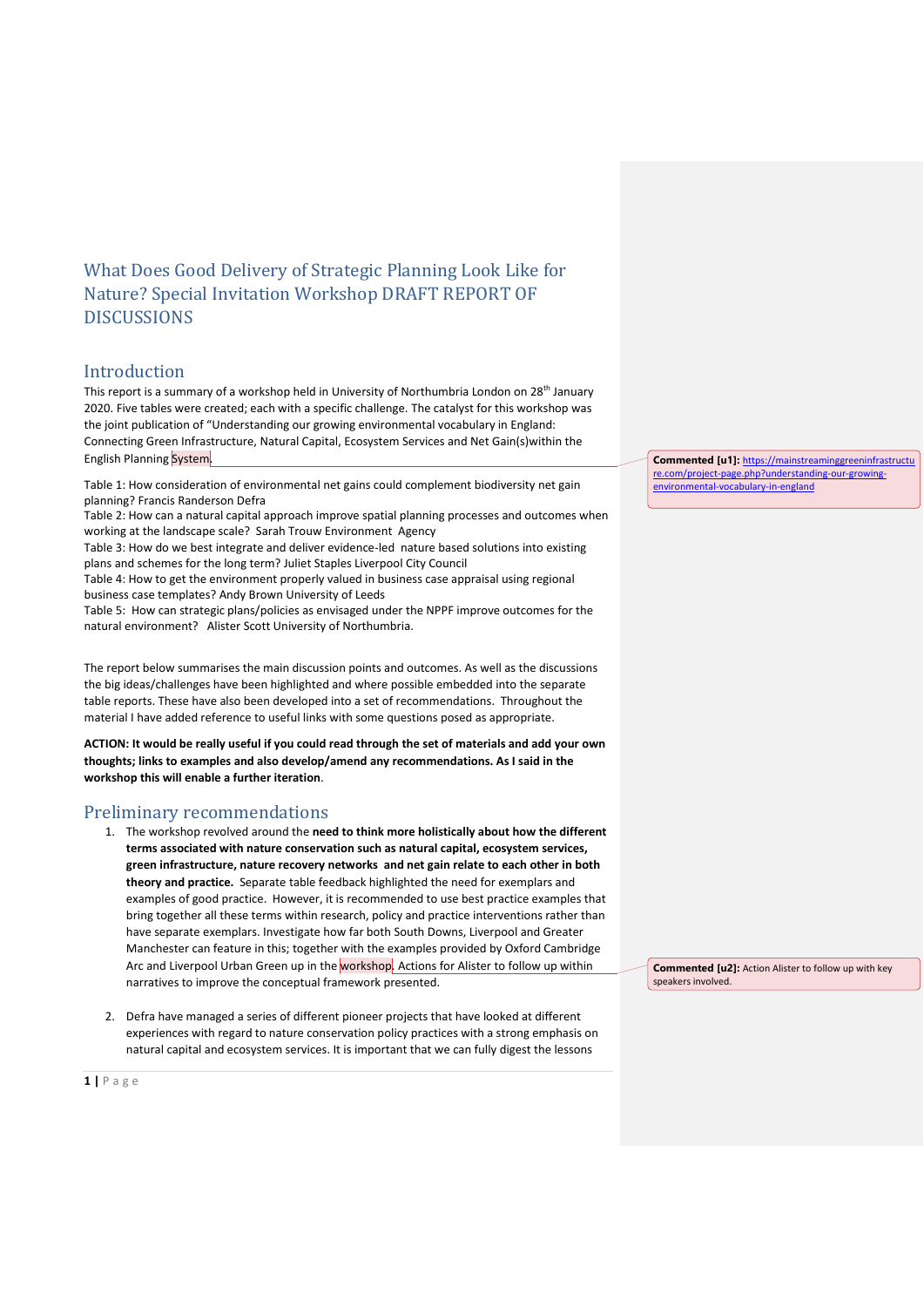emerging from these as soon as possible. A light touch evaluation is available here, it will be important to learn lessons from the conclusions of these to better inform this work. Actions for Defra Pioneer project lead.

- 3. There was strong support for regulation to strengthen nature conservation interests and the example of mandatory legislation for Biodiversity Net Gain was welcome. However, there was also a recognised need for improved national guidance. In particular, opportunity spaces were identified for strengthening the duty to cooperate to include nature conservation priorities. It is recommended that NPPG is updated to include how the duty to cooperate should necessarily include natural capital and key components of the environment Bill duties. Actions: ALL To identify if any other LPAs have DTC statements that cover environmental aspects like the South Downs National Park: Defra/MHCLG consider scope for improved guidance on statements of common ground.
- 4. It is recommended to examine the scope for guidance that can highlight how natural capital-ecosystem services-green infrastructure- nature recovery networks -nature based solutions- net gains can fit together using model policies for strategic plans in order to ensure that nature conservation is better joined up. Actions for Defra/MHCLG to consider.
- 5. To provide a useful library of resources to help with the themes from the table discussions from both research and practice. I have made a small stab at this with links throughout this document. Actions for Alister to update a resource section in the mainstreaming GI web site.
- 6. There were calls for tools to be streamlined and to focus on embedding latest environmental thinking into existing planning tools. We identified duty to cooperate and tables did mentions Community Infrastructure Levy, Tax Incremental Financing and Sustainability Appraisal (any others?). I think it may be useful to collate examples of good practice here. Actions Alister to do
- 7. The business case for nature is not yet mainstreamed in planning investment decisions. It is important to capture how best to do this. The  $|CASP|$  project is currently researching this through case studies and an assessment of capability to change combined authority business case templates to mainstream green and blue infrastructure. Actions ALL to review form and make suggested changes to business case template.
- 8. Monitoring was a key issue across tables. It may be useful for recommendation 1 to have a monitoring component. All too often examples of good practice are "domesday" captures at a moment in time. Thus it may be useful to use a living laboratory approach where specific interventions such as south Downs DTC model are monitored in terms of the

**Commented [AS3]:** [https://r.search.yahoo.com/\\_ylt=AwrI](https://r.search.yahoo.com/_ylt=AwrIAX.JGzxe9NgAnQV3Bwx.;_ylu=X3oDMTByaW11dnNvBGNvbG8DaXIyBHBvcwMxBHZ0aWQDBHNlYwNzcg--/RV=2/RE=1581026313/RO=10/RU=http%3a%2f%2frandd.defra.gov.uk%2fDocument.aspx%3fDocument%3d14438_BE0144_FinalReport.pdf/RK=2/RS=i6fwpcusgzuJ0JuuiN5jeNG0YtU-) [AX.JGzxe9NgAnQV3Bwx.;\\_ylu=X3oDMTByaW11dnNvBGNvb](https://r.search.yahoo.com/_ylt=AwrIAX.JGzxe9NgAnQV3Bwx.;_ylu=X3oDMTByaW11dnNvBGNvbG8DaXIyBHBvcwMxBHZ0aWQDBHNlYwNzcg--/RV=2/RE=1581026313/RO=10/RU=http%3a%2f%2frandd.defra.gov.uk%2fDocument.aspx%3fDocument%3d14438_BE0144_FinalReport.pdf/RK=2/RS=i6fwpcusgzuJ0JuuiN5jeNG0YtU-) [G8DaXIyBHBvcwMxBHZ0aWQDBHNlYwNzcg--](https://r.search.yahoo.com/_ylt=AwrIAX.JGzxe9NgAnQV3Bwx.;_ylu=X3oDMTByaW11dnNvBGNvbG8DaXIyBHBvcwMxBHZ0aWQDBHNlYwNzcg--/RV=2/RE=1581026313/RO=10/RU=http%3a%2f%2frandd.defra.gov.uk%2fDocument.aspx%3fDocument%3d14438_BE0144_FinalReport.pdf/RK=2/RS=i6fwpcusgzuJ0JuuiN5jeNG0YtU-) [/RV=2/RE=1581026313/RO=10/RU=http%3a%2f%2frandd.de](https://r.search.yahoo.com/_ylt=AwrIAX.JGzxe9NgAnQV3Bwx.;_ylu=X3oDMTByaW11dnNvBGNvbG8DaXIyBHBvcwMxBHZ0aWQDBHNlYwNzcg--/RV=2/RE=1581026313/RO=10/RU=http%3a%2f%2frandd.defra.gov.uk%2fDocument.aspx%3fDocument%3d14438_BE0144_FinalReport.pdf/RK=2/RS=i6fwpcusgzuJ0JuuiN5jeNG0YtU-) [fra.gov.uk%2fDocument.aspx%3fDocument%3d14438\\_BE01](https://r.search.yahoo.com/_ylt=AwrIAX.JGzxe9NgAnQV3Bwx.;_ylu=X3oDMTByaW11dnNvBGNvbG8DaXIyBHBvcwMxBHZ0aWQDBHNlYwNzcg--/RV=2/RE=1581026313/RO=10/RU=http%3a%2f%2frandd.defra.gov.uk%2fDocument.aspx%3fDocument%3d14438_BE0144_FinalReport.pdf/RK=2/RS=i6fwpcusgzuJ0JuuiN5jeNG0YtU-) [44\\_FinalReport.pdf/RK=2/RS=i6fwpcusgzuJ0JuuiN5jeNG0YtU](https://r.search.yahoo.com/_ylt=AwrIAX.JGzxe9NgAnQV3Bwx.;_ylu=X3oDMTByaW11dnNvBGNvbG8DaXIyBHBvcwMxBHZ0aWQDBHNlYwNzcg--/RV=2/RE=1581026313/RO=10/RU=http%3a%2f%2frandd.defra.gov.uk%2fDocument.aspx%3fDocument%3d14438_BE0144_FinalReport.pdf/RK=2/RS=i6fwpcusgzuJ0JuuiN5jeNG0YtU-) [-](https://r.search.yahoo.com/_ylt=AwrIAX.JGzxe9NgAnQV3Bwx.;_ylu=X3oDMTByaW11dnNvBGNvbG8DaXIyBHBvcwMxBHZ0aWQDBHNlYwNzcg--/RV=2/RE=1581026313/RO=10/RU=http%3a%2f%2frandd.defra.gov.uk%2fDocument.aspx%3fDocument%3d14438_BE0144_FinalReport.pdf/RK=2/RS=i6fwpcusgzuJ0JuuiN5jeNG0YtU-)

**Commented [u4]:** [https://www.ciria.org/ItemDetail?iProd](https://www.ciria.org/ItemDetail?iProductCode=C776F&Category=FREEPUBS) [uctCode=C776F&Category=FREEPUBS](https://www.ciria.org/ItemDetail?iProductCode=C776F&Category=FREEPUBS)

**Commented [u5]:** the south Downs example was generally see as useful model to adapt [https://www.southdowns.gov.uk/wp](https://www.southdowns.gov.uk/wp-content/uploads/2018/04/SDLP11-Duty-to-Cooperate-Statement.pdf)[content/uploads/2018/04/SDLP11-Duty-to-Cooperate-](https://www.southdowns.gov.uk/wp-content/uploads/2018/04/SDLP11-Duty-to-Cooperate-Statement.pdf)[Statement.pdf](https://www.southdowns.gov.uk/wp-content/uploads/2018/04/SDLP11-Duty-to-Cooperate-Statement.pdf)

**Commented [u6]:** work done on GI as part of my own work with Max Hislop may be a useful starting point. [https://mainstreaminggreeninfrastructure.com/project](https://mainstreaminggreeninfrastructure.com/project-page.php?green-infrastructure-planning-policy-assessment-tool)[page.php?green-infrastructure-planning-policy-assessment](https://mainstreaminggreeninfrastructure.com/project-page.php?green-infrastructure-planning-policy-assessment-tool)[tool](https://mainstreaminggreeninfrastructure.com/project-page.php?green-infrastructure-planning-policy-assessment-tool)

**Commented [u7]:** CIL: Stroud have the potential and seem to exercise it

https://www.stroud.gov.uk/media/519898/regulation-123 list-copy-november-2017.pdf it is their regulation list along with Suds.

Daventry have it on the list

https://www.daventrydc.gov.uk/living/planning-policy/cil/ but it like many things the political priority kicks in but now the climate and biodiversity emergencies offer the hooks to prioritise the environment component of CIL. Note also how CIL has changed and perhaps now offers more flexibility regarding Elmbridge

https://www.elmbridge.gov.uk/planning/communityinfrastructure-levy-cil-funding/ see this example.

Regarding Tax Incremental financing. A good summary here https://www.pinsentmasons.com/out-law/guides/anintroduction-to-tax-incremental-financing Scotland have led the way here.

[https://www.scottishfuturestrust.org.uk/page/tax](https://www.scottishfuturestrust.org.uk/page/tax-incremental-financing)[incremental-financing](https://www.scottishfuturestrust.org.uk/page/tax-incremental-financing)

**Commented [u8]:** [https://icasp.org.uk/projects/gbi](https://icasp.org.uk/projects/gbi-business-cases/)[business-cases/](https://icasp.org.uk/projects/gbi-business-cases/)

...

**Commented [u9]:** [https://www.google.com/url?sa=t&rct=](https://www.google.com/url?sa=t&rct=j&q=&esrc=s&source=web&cd=2&ved=2ahUKEwjU-ZzT97rnAhU-ShUIHaP1CPMQFjABegQIAhAB&url=https%3A%2F%2Fteesvalley-ca.gov.uk%2Fwp-content%2Fuploads%2F2019%2F06%2FBusiness-Case-v8.docx&usg=AOvVaw3WeDVbR7SSBPE1IBM6xxNC) [j&q=&esrc=s&source=web&cd=2&ved=2ahUKEwjU-](https://www.google.com/url?sa=t&rct=j&q=&esrc=s&source=web&cd=2&ved=2ahUKEwjU-ZzT97rnAhU-ShUIHaP1CPMQFjABegQIAhAB&url=https%3A%2F%2Fteesvalley-ca.gov.uk%2Fwp-content%2Fuploads%2F2019%2F06%2FBusiness-Case-v8.docx&usg=AOvVaw3WeDVbR7SSBPE1IBM6xxNC)[ZzT97rnAhU-](https://www.google.com/url?sa=t&rct=j&q=&esrc=s&source=web&cd=2&ved=2ahUKEwjU-ZzT97rnAhU-ShUIHaP1CPMQFjABegQIAhAB&url=https%3A%2F%2Fteesvalley-ca.gov.uk%2Fwp-content%2Fuploads%2F2019%2F06%2FBusiness-Case-v8.docx&usg=AOvVaw3WeDVbR7SSBPE1IBM6xxNC)[ShUIHaP1CPMQFjABegQIAhAB&url=https%3A%2F%2Fteesva](https://www.google.com/url?sa=t&rct=j&q=&esrc=s&source=web&cd=2&ved=2ahUKEwjU-ZzT97rnAhU-ShUIHaP1CPMQFjABegQIAhAB&url=https%3A%2F%2Fteesvalley-ca.gov.uk%2Fwp-content%2Fuploads%2F2019%2F06%2FBusiness-Case-v8.docx&usg=AOvVaw3WeDVbR7SSBPE1IBM6xxNC) [lley-ca.gov.uk%2Fwp-](https://www.google.com/url?sa=t&rct=j&q=&esrc=s&source=web&cd=2&ved=2ahUKEwjU-ZzT97rnAhU-ShUIHaP1CPMQFjABegQIAhAB&url=https%3A%2F%2Fteesvalley-ca.gov.uk%2Fwp-content%2Fuploads%2F2019%2F06%2FBusiness-Case-v8.docx&usg=AOvVaw3WeDVbR7SSBPE1IBM6xxNC)

[content%2Fuploads%2F2019%2F06%2FBusiness-Case](https://www.google.com/url?sa=t&rct=j&q=&esrc=s&source=web&cd=2&ved=2ahUKEwjU-ZzT97rnAhU-ShUIHaP1CPMQFjABegQIAhAB&url=https%3A%2F%2Fteesvalley-ca.gov.uk%2Fwp-content%2Fuploads%2F2019%2F06%2FBusiness-Case-v8.docx&usg=AOvVaw3WeDVbR7SSBPE1IBM6xxNC)[v8.docx&usg=AOvVaw3WeDVbR7SSBPE1IBM6xxNC](https://www.google.com/url?sa=t&rct=j&q=&esrc=s&source=web&cd=2&ved=2ahUKEwjU-ZzT97rnAhU-ShUIHaP1CPMQFjABegQIAhAB&url=https%3A%2F%2Fteesvalley-ca.gov.uk%2Fwp-content%2Fuploads%2F2019%2F06%2FBusiness-Case-v8.docx&usg=AOvVaw3WeDVbR7SSBPE1IBM6xxNC)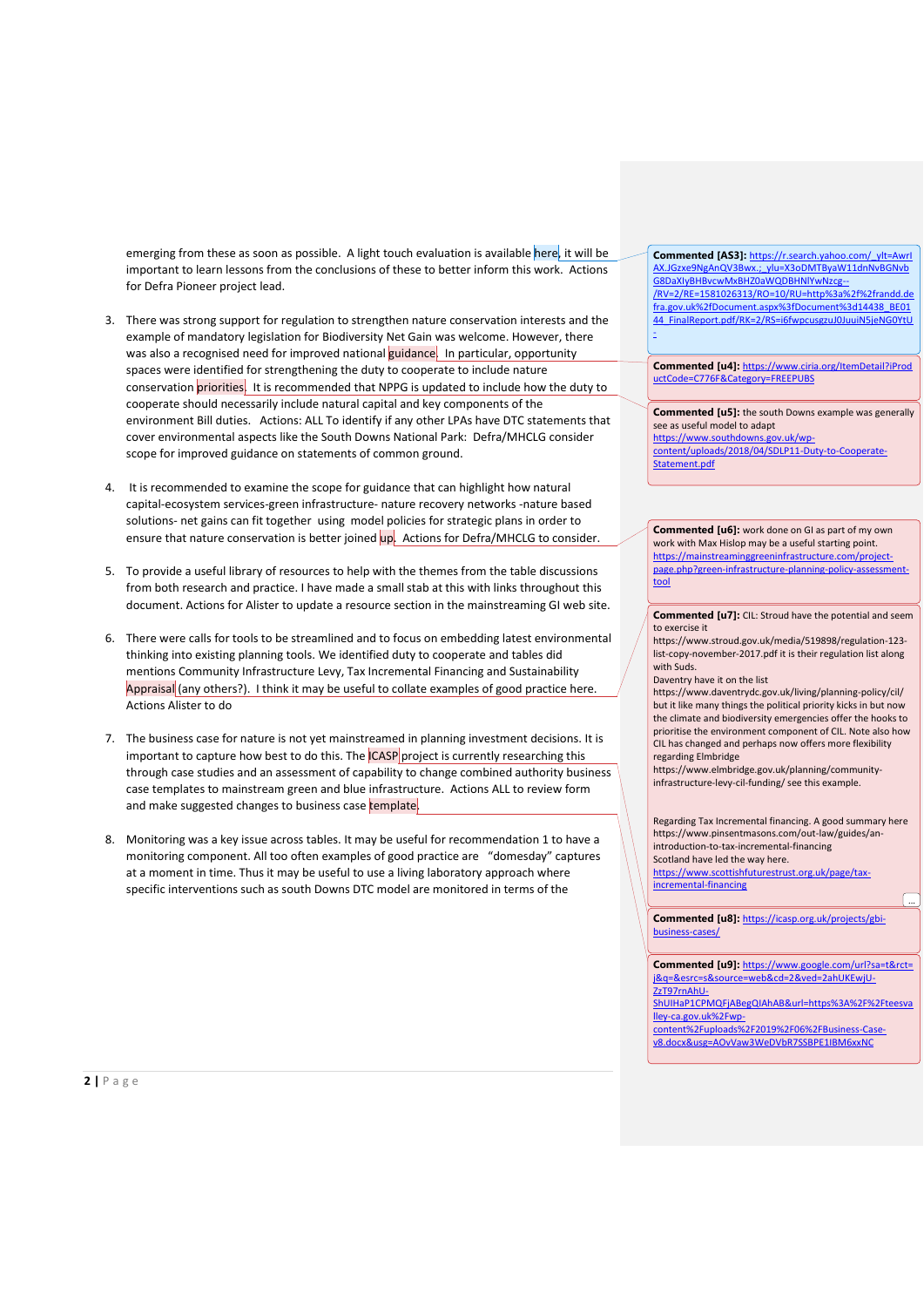## Generic Issues arising from the table discussions

- The need for better and more joined up thinking and governance. Danger of incremental change producing yet more complexity and disintegrated environmental policy hindering mainstreaming.
- The need for regulation for nature conservation to put it on an equal footing with other sectoral interests like biodiversity net gain (welcome) but needs guidance and support to achieve it.
- The need to support shared visons and objectives across multiple publics with regard to the type of natural environment needed.
- The need for better engagement with public(s) and building of partnerships across political, policy divides
- The need for better monitoring of policy interventions
- The need for simpler messages and communication of the science to policies and practice.
- The need for demonstration policies and practices within case study examples that can highlight what "good" or success actually looks like.
- The need for communicating better metrics and targets in terms of actions at multiple scales
- The need for better communication of environmental outcomes.

## Generic Ideas from participants (post it notes)

- We have moved from a paradigm of protection to one of recovery with seemingly strong support. Challenge is how to deliver amidst multiple terms , tools and approaches.
- How can we enable a systemic change that sees nature conservation and nature based solutions embedded and implemented in all relevant policy
- More certainty and stronger wording in policy and enforcement; so the expectations are clear.
- Limit the growth of frameworks and tools and converge on a recommendation approach for appraising NC/GBI projects.
- A single nationwide GIS platform to show the spatial extent of all environmental plans and strategies
- Missing piece of environment bill governance local environment improvement plan integrating all parts of the environment in a way that treats environment as a system and provides a way for people to engage.
- Resolving economic growth GDP vs local well being dilemma not sitting in your natural capital/ES/GI /NBS silos. Are we nearly there yet or lost. Ie will any of this generate real change on the ground or jut plans and strategies that will gather dust on the shelves.
- Need publicly available and accessible demonstrators : can we have case studies showing clearly how the different concepts are applied together in one place.
- Ensuring that green infrastructure and nature conservation is a key objective in joint strategic spatial plans.
- Need joined up thinking and the best of market practices
- Lots of different approaches NCA, EA, ESA Need to integrate these. Introduction of Local Nature Recovery Solutions the way forward? ? If so landscape led methodology to achieve nature recovery could be utilised across the country – can be applied not just in protected landscapes. Use Glasgow approach
- Bring the right stakeholders together to enable local target setting and delivery within a nationally consistent framework

**Commented [u10]:** light touch evaluation of defra pioneers is here.

http://sciencesearch.defra.gov.uk/Default.aspx?Menu=Men u&Module=More&Location=None&Completed=0&ProjectID =20084

**Commented [u11]:** The Broadway initiative highlights these failings within a combined report <https://www.iema.net/broadway>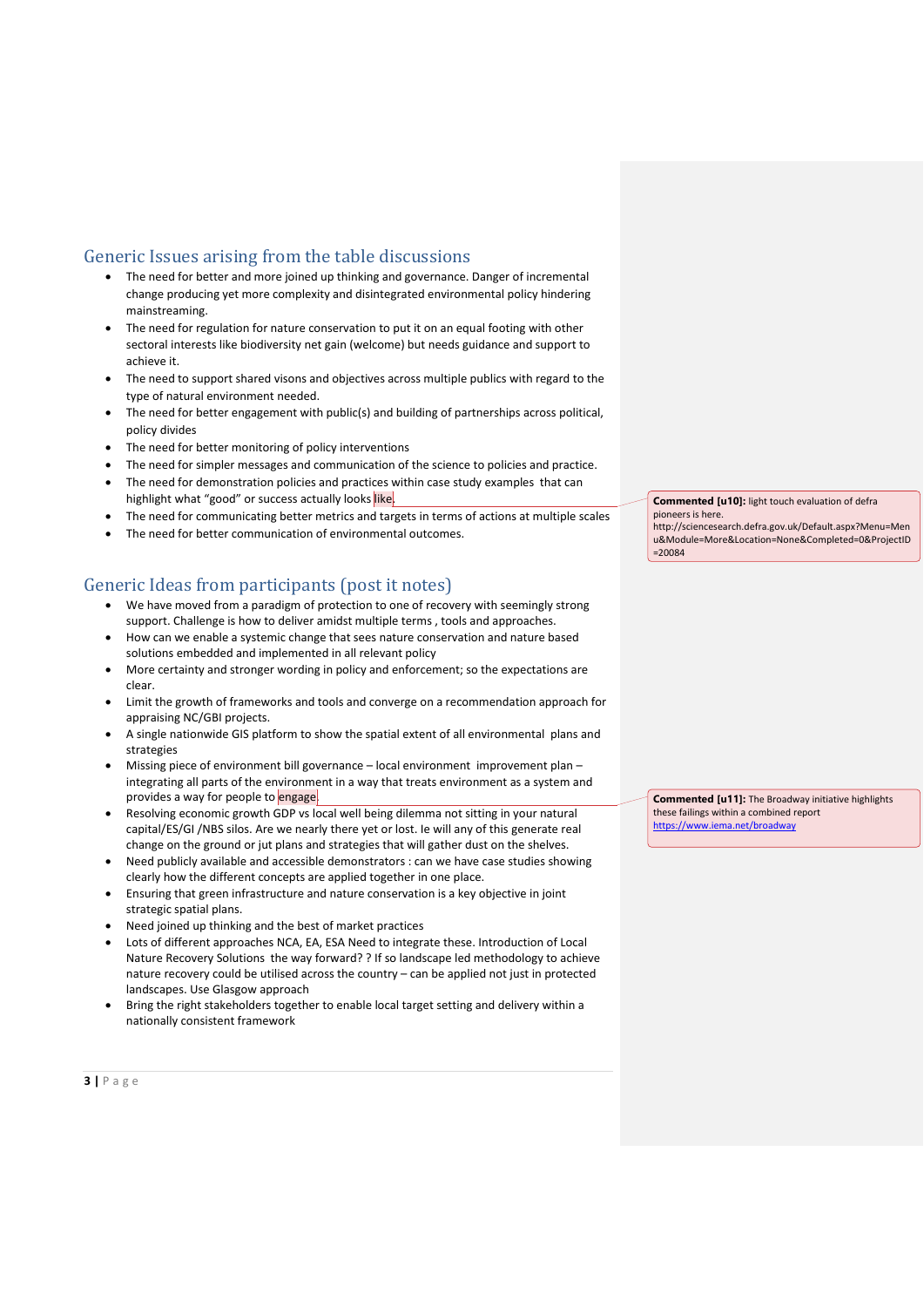# Table 1: How consideration of environmental net gains could complement biodiversity net gain planning

## Relevant Big Questions

- **How can you manage and intervene sensibly in terms of net gain if it will and does cut across mitigation hierarchy.**
- **Lots of different approaches Net Gain, NCA, EA, ESA Need to integrate these; otherwise creeping incrementalism. Is introduction of Local Nature Recovery Solutions the way forward? ? If so landscape led methodology to achieve nature recovery could be utilised across the country – can be applied not just in protected landscapes. Use Glasgow approach**
- **Reskill and upskill all planners /members and all engaged in planning system on importance of and understanding of metrics relating to environment net gain and outputs**

## Summary of Table Discussions

- 1. **ENG is a framework for development, not an end in itself.**
	- a. **ENG policy should cover both natural capital assets as well as ecosystem services**.
	- b. The relationship between Biodiversity Net Gain (BNG) and ENG was an area of
	- contention.
		- i. Some participants felt that BNG should be treated as a subset of ENG as ENG considers delivery of biodiversity outcomes as part of a longer list of ecosystem services that could be delivered. However **the majority view of other participants was that systems which are based on biodiversity (fully functional ecosystems) will deliver all ecosystem services most effectively and sustainably**, whilst treating biodiversity as a subset of wider ENG will be less resilient and sustainable and therefore deliver ecosystem services less effectively, with the collapse of the system being more likely.
		- ii. Some participants felt that BNG delivery could conflict with wider ENG (examples such as poor water quality resulting in greater populations of wintering waders on the coast, which could be seen as trading off water quality outcomes for biodiversity outcomes). However other participants felt that prioritising the restoration of the structure and functions of the ecosystem would support the sustainable restoration of biodiversity and the ability of natural capital assets to provide other ecosystem services.
		- iii. **BNG doesn't appear to work from a marine policy point of view,** it isn't applicable to marine planning. ENG is more applicable.
		- iv. Issue of understanding local context where simply trying to achieve greatest biodiversity gains might conflict with environmental justice considerations.
	- c. **ENG shouldn't just be applied to new development**, protection and enhancement of the natural capital assets and ecosystem services in existing developments is important too.

**Commented [u12]:** Defra enabling a natural capital approach report lau [https://www.gov.uk/guidance/enabling](https://www.gov.uk/guidance/enabling-a-natural-capital-approach-enca)[a-natural-capital-approach-enca](https://www.gov.uk/guidance/enabling-a-natural-capital-approach-enca) launched

**Commented [u13]:** See how this is viewed through the lens of the scott et al 2020 paper

[https://mainstreaminggreeninfrastructure.com/project](https://mainstreaminggreeninfrastructure.com/project-page.php?understanding-our-growing-environmental-vocabulary-in-england)[page.php?understanding-our-growing-environmental](https://mainstreaminggreeninfrastructure.com/project-page.php?understanding-our-growing-environmental-vocabulary-in-england)[vocabulary-in-england](https://mainstreaminggreeninfrastructure.com/project-page.php?understanding-our-growing-environmental-vocabulary-in-england)

**Commented [u14]:** Also retrofit. Can be a very important ingredient of social justice. Need to ensure that ENG is not just about the best ENG as the element of human need and impact may be important for areas suffering severed decline in ES.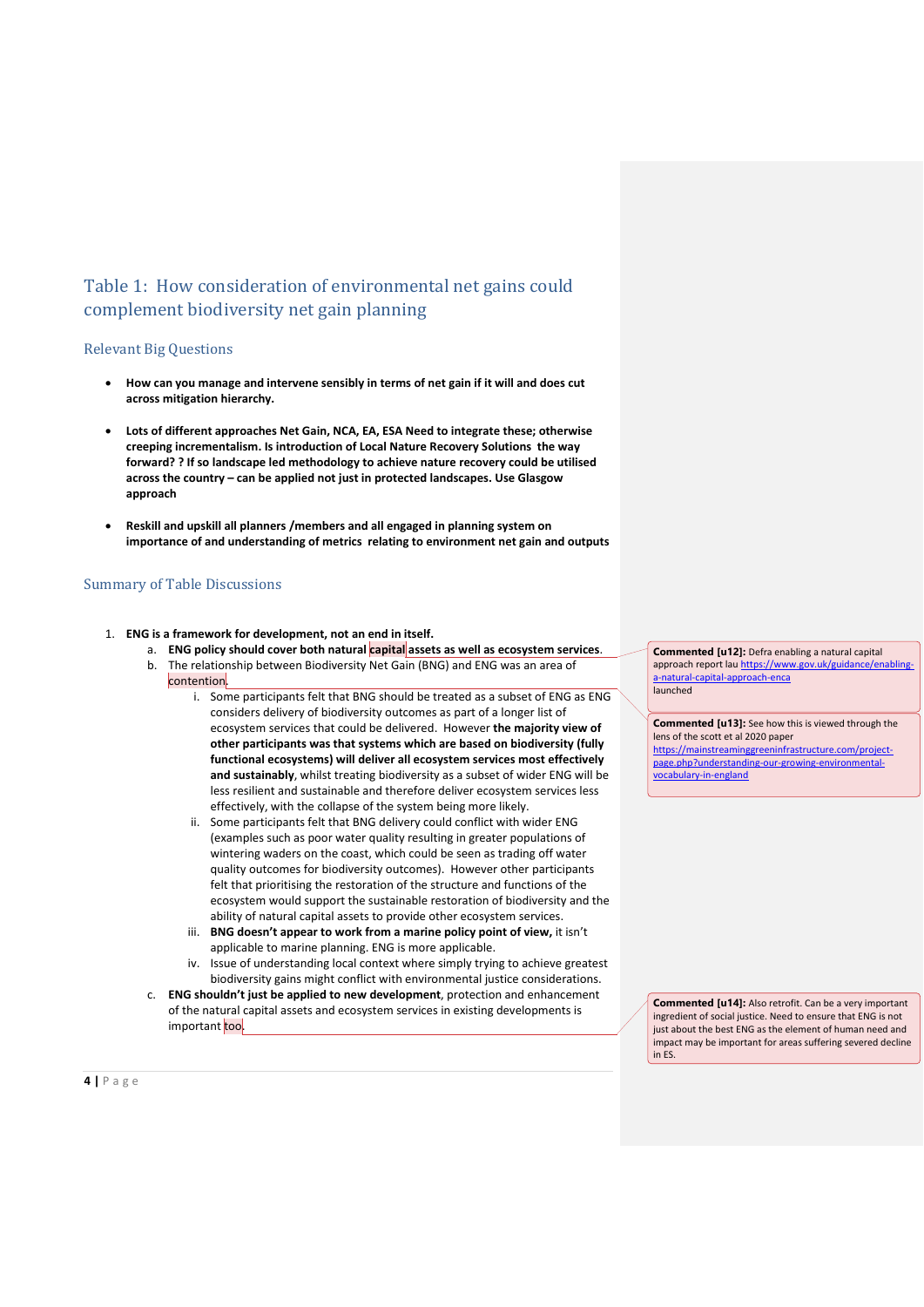- d. Local environment strategies may be necessary to show what needs to be protected and enhanced and opportunities for delivery of ENG contributions. LNRS may be useful here.
- e. Well evidenced design guidance would help to ensure good quality ENG interventions.
- f. **Role of planning system to provide some prioritisation of ENG dependent on evidence base and local context**. No one size fits all approach. Key is to have a transparent way to identify ES trade offs.

#### **2. It's a good idea, but the evidence is not always there (or adequate) to fully support it.**

- We cannot wait for all the evidence we might want to be available, we need to put the policy(ies) into place, and measure the delivery of it, allowing for the policy to be updated as needed when new evidence emerges.
	- i. Iterative plans and policies would be ideal, to allow for 'adaptive management', but this may not be possible in many scenarios.
	- ii. Implementation combined with monitoring will help us to understand what is optimal (although an element of the precautionary principle needs to be applied).
	- iii. We are not always sure what aspects of biodiversity provide ecosystem services.
	- iv. When evidence is patchy, this can risk bias towards what we do know or subjectively feel is important. This will need to be guarded against.
	- v. Practitioners as well as academics should contribute to evidence gathering.
	- vi. National Ecosystem Assessment is due in 2 years, this may be helpful.
- b. Monitoring delivery and the functionality of the nature based solutions implemented will be very important to ensuring that ENG is achieved; and that the interventions continue to be effective into the future.
	- i. **Once a policy is in place, we should measure delivery retrospectively**, e.g. Marine Licensing post-consent monitoring.
	- ii. Investment into local planning authorities and government departments to carry out and analyse the results of monitoring will be essential.
	- iii. The results of monitoring need to be used to update and refine policy, as well as individual developments.
	- iv. Effective, up to date and **frequently** updated habitat mapping is essential to support the monitoring of delivery and for Ecometric. NRW's habitat mapping may be a good example to investigate.
	- v. Technological innovations are not the full answer to monitoring though, it needs to be recognised that effective monitoring requires personnel on the ground.
	- vi. Policy could require developers to make contributions to a monitoring fund to support the monitoring needed to effectively implement the policy.
	- vii. NERC could be encouraged to fund more monitoring (currently it's not considered a funding priority for them).
- c. ENG is for the long term, nature based solutions and adaptations often take time to establish so that gains can be seen and monetary benefits realised, so there will be a challenge to demonstrate success for short term government who are pushing for short term economic gains, but it's important we find a way to do this.

### **3. Financial input will be needed to develop and implement ENG policy.**

a. Treasury's support is needed to ensure that the finances required to implement the policy are available.

**Commented [u15]:** [https://assets.publishing.service.gov.u](https://assets.publishing.service.gov.uk/government/uploads/system/uploads/attachment_data/file/843468/National_Design_Guide.pdf) [k/government/uploads/system/uploads/attachment\\_data/fil](https://assets.publishing.service.gov.uk/government/uploads/system/uploads/attachment_data/file/843468/National_Design_Guide.pdf) [e/843468/National\\_Design\\_Guide.pdf](https://assets.publishing.service.gov.uk/government/uploads/system/uploads/attachment_data/file/843468/National_Design_Guide.pdf)

**Commented [u16]:** mote really good guidance provided on BNG by

[https://www.ciria.org/ItemDetail?iProductCode=C776F&Cat](https://www.ciria.org/ItemDetail?iProductCode=C776F&Category=FREEPUBS) [egory=FREEPUBS](https://www.ciria.org/ItemDetail?iProductCode=C776F&Category=FREEPUBS)

**Commented [u17]:** Here the South Downs ES2 policy and linked duty to cooperate provide a strong policy basis to understand net gains and losses in a particular development. crucial here is the developer and household guidance notes to help the delivery of this policy.

[https://www.dropbox.com/s/xwh0p96soshg1u3/Strategic%2](https://www.dropbox.com/s/xwh0p96soshg1u3/Strategic%20Planning.pptx?dl=0) [0Planning.pptx?dl=0](https://www.dropbox.com/s/xwh0p96soshg1u3/Strategic%20Planning.pptx?dl=0) see slide in presentation

**Commented [u18]:** Useful paper from the SWEEP project by Bateman her[e https://sweep.ac.uk/professor-ian](https://sweep.ac.uk/professor-ian-bateman-obe-and-sara-zonneveld-publish-new-paper-for-uk2070-commission/)[bateman-obe-and-sara-zonneveld-publish-new-paper-for](https://sweep.ac.uk/professor-ian-bateman-obe-and-sara-zonneveld-publish-new-paper-for-uk2070-commission/)[uk2070-commission/](https://sweep.ac.uk/professor-ian-bateman-obe-and-sara-zonneveld-publish-new-paper-for-uk2070-commission/)

**Commented [u19]:** Does this happen

**Commented [u20]:** Could section 106 agreements be made to allow for exploratory policies.

**Commented [u21]:** Important to highlight the evidence gaps and elements of uncertainty.

**Commented [u22]:** Role of pilots ;is there scope to extend pioneer projects to include more focus on planning policies.

**Commented [u23]:** Who funds this.

**Commented [u24]:** Also GCVGN approach via Max Hislop

**Commented [u25]:** Hmmm could CIL cover this.

**Commented [u26]:** Highlight the need form monitoring in current strategic priorities call. <https://nerc.ukri.org/research/portfolio/strategic/ideas-spf/>

**Commented [u27]:** Link to Table 2NBS.

**Commented [u28]:** How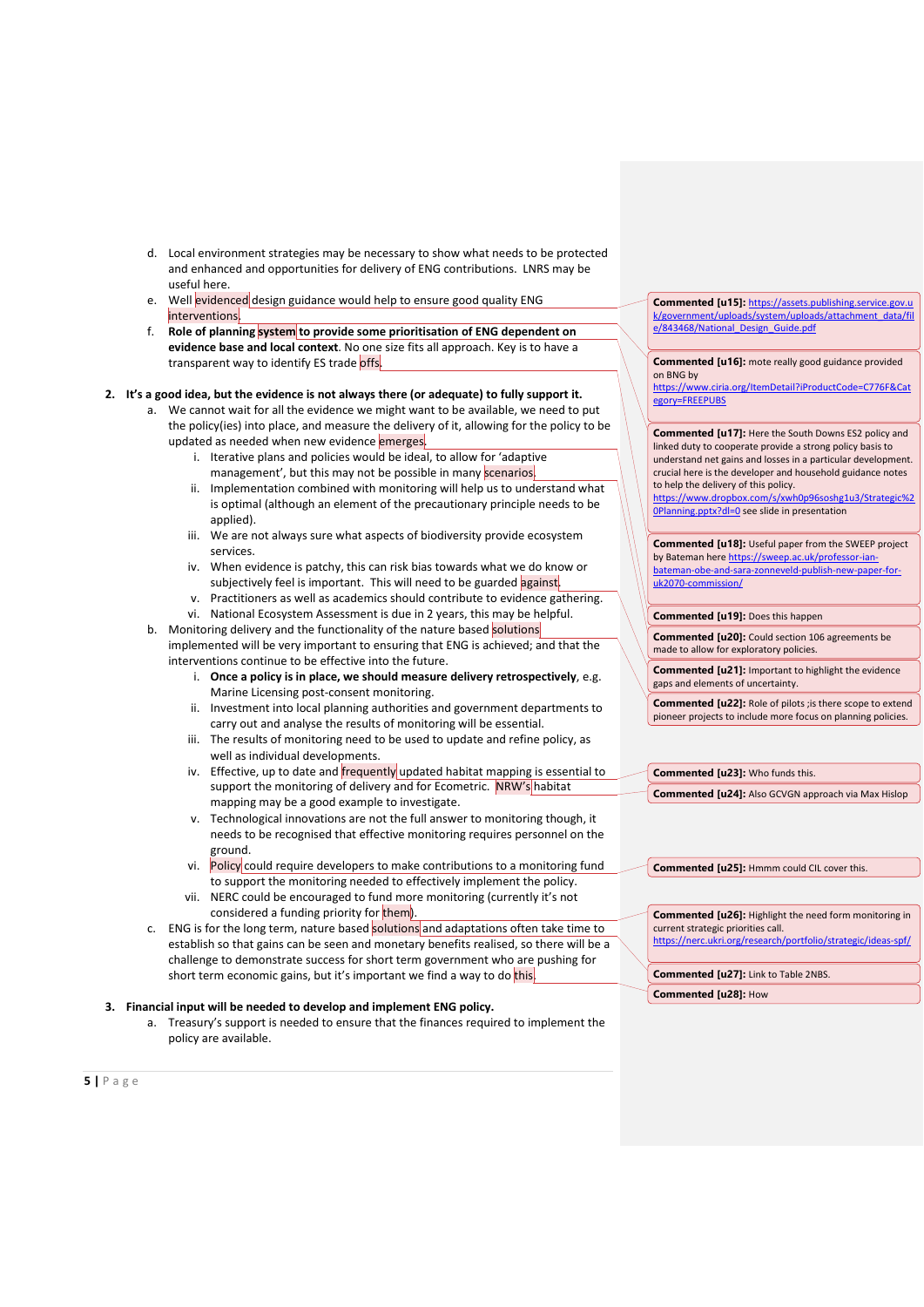|          | i. A business case for Treasury should be produced.                                                                     |                                                                                                                               |
|----------|-------------------------------------------------------------------------------------------------------------------------|-------------------------------------------------------------------------------------------------------------------------------|
|          |                                                                                                                         | <b>Commented [u29]:</b> Or ENG needs to be part of the                                                                        |
|          | ii. We need to be able to demonstrate the benefits of the policy to private                                             | business case for any development.                                                                                            |
|          | investment.                                                                                                             |                                                                                                                               |
|          | iii. For more private sector money to come into the system there needs to be a                                          |                                                                                                                               |
|          | spatial framework which everybody can relate to on the same basis.                                                      | <b>Commented [AS30]:</b> This was challenged on Table 5. Seen                                                                 |
| b.       | How can we create opportunities and incentives for natural capital assets, in a way                                     | as politicaly toxic/                                                                                                          |
|          | which supports the right assets in the right places?                                                                    |                                                                                                                               |
|          | i. Consolidation and connections – we need a better understanding of where                                              |                                                                                                                               |
|          | money flows and opportunities to bring private money in.                                                                |                                                                                                                               |
|          | ii. Ideas - sell carbon credits, BNG credits? 'Stack' the benefits (to discuss with                                     |                                                                                                                               |
|          | Treasury on Monday)?                                                                                                    |                                                                                                                               |
|          | iii. Is there a role for ELM?                                                                                           |                                                                                                                               |
|          | iv. Private offsets?                                                                                                    |                                                                                                                               |
|          | v. Work with developers to come up with good designs for ENG, incentivise the                                           | <b>Commented [u31]:</b> Good designs but also have good                                                                       |
|          | best designs, financially or by other means?                                                                            | demos with full data availability to show benefits accruing.                                                                  |
|          |                                                                                                                         |                                                                                                                               |
|          | 4. Effective governance and join up within Government departments will be important to                                  |                                                                                                                               |
| success. |                                                                                                                         |                                                                                                                               |
|          | a. Short government terms encourage short term thinking, but an ENG policy requires                                     |                                                                                                                               |
|          | us to look into the long term and plan for natural capital and ecosystem services                                       |                                                                                                                               |
|          | which will work way into the future.                                                                                    |                                                                                                                               |
|          | b. It is positive that MHCLG and DEFRA are working together, further Cross-                                             |                                                                                                                               |
|          | government co-operation will be essential.                                                                              |                                                                                                                               |
|          | i. BEIS will need to be included.                                                                                       | <b>Commented [u32]:</b> What about health and culture.                                                                        |
|          | ii. The driver for planners is to enable sustainable growth. Marine planning                                            |                                                                                                                               |
|          | delivers cross-departmental objectives but the priority for terrestrial                                                 |                                                                                                                               |
|          | planning is currently housing. When the government departments are not                                                  |                                                                                                                               |
|          | joining up, so there are different drivers, how do you lever the Treasury for                                           |                                                                                                                               |
|          | them to value ENG?                                                                                                      |                                                                                                                               |
|          |                                                                                                                         | <b>Commented [u33]: Need for regulation to create a level</b><br>paying field.                                                |
|          |                                                                                                                         |                                                                                                                               |
| c.       | Policies will need to be carefully written and with stakeholders where possible to                                      |                                                                                                                               |
| d.       | encourage maximum buy in, polycentric governance?                                                                       | <b>Commented [u34]:</b> Based on a series of pilots./ Is this<br>something that the GI standards projects could focus on too. |
|          | ENG should be included in overarching governance policies to ensure that it is not<br>confined to certain policy areas. |                                                                                                                               |
| e.       | Reporting will be important to ensure accountability                                                                    |                                                                                                                               |
|          | i. An Environmental Net Gain register similar to the BNG register will be                                               |                                                                                                                               |
|          | needed.                                                                                                                 |                                                                                                                               |
|          | ii. Office for Environmental Protection could have a role.                                                              |                                                                                                                               |
| f.       | MMO have a policy on ecosystem services already, join up with MMO will be                                               |                                                                                                                               |
|          | important to ensuring that an overarching policy works in the marine environment                                        |                                                                                                                               |
|          | and to learn from their experience in developing policy in this area.                                                   | <b>Commented [u35]: Howe to do this.</b>                                                                                      |
|          |                                                                                                                         | Social learning.                                                                                                              |
|          |                                                                                                                         |                                                                                                                               |
|          | 5. Delivery of ENGs for all natural capital assets and ecosystem services will usually not be                           |                                                                                                                               |
|          | possible, so effective prioritisation is important.                                                                     |                                                                                                                               |
|          | a. ENGs that tackle the climate and biodiversity emergencies and have human health                                      |                                                                                                                               |
|          | and wellbeing benefits should be prioritised for delivery (multifunctional green                                        |                                                                                                                               |
|          | infrastructure).                                                                                                        |                                                                                                                               |

prescriptive.

b. We must remember that we are working with dynamic systems, so we can't be too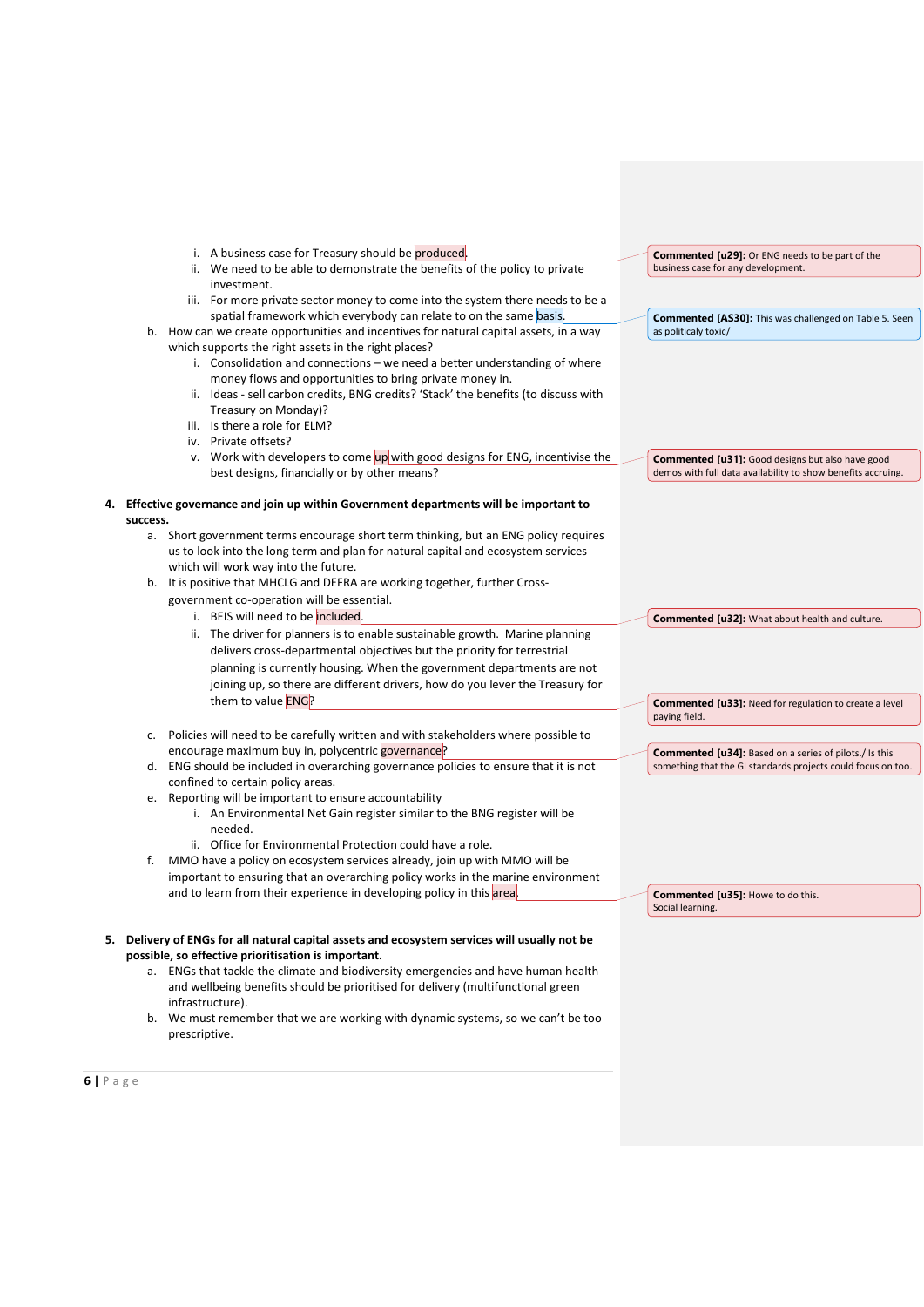- c. Prioritisation decisions should consider the whole system, not individual natural capital assets and ecosystem services, or we risk delivering for certain natural capital assets or ecosystem services whilst impacting others without a proper understanding of the implications.
- d. Prioritisation should also link to what people want.
	- i. This can be established through methods such as the Ecosystem Approach.
	- ii. The Ecosystem Approach has been trialled already so the results of this would be helpful.
	- iii. South Downs National Park plan could provide a best practise example. iv. Local prioritisation should be informed by regional, national and
	- international priorities as well as those which are specific to the local area. v. We should aim to better capture and promote the economic and social
	- effects of environmental gains to inform local stakeholders and galvanise support.
- e. Prioritisation should reflect the opportunities offered by the local environment.
- f. Is sound and noise landscape included in this? E.g. Changes in sound-pressure impact on air, therefore is that linked to ecosystem services?

#### **6. Reskilling of a range of different groups will be needed to implement an ENG policy.**

- a. Development of capability to measure natural capital assets and ecosystem services across relevant sectors.
	- i. Includes both the BNG and any ENG metrics.
- b. Development of the capability of planners and other relevant professionals to explain to the public the relevance of the ENG elements of any given development to them.
	- i. Development management are output focused. Re-skilling council members of the importance of ENG is particularly important to making and communicating development management decisions.

**Commented [u36]:** Need a wider set of principles here. UnSDGswork? What about the ecosystem approach

**Commented [u37]:** Look at approved ES policies in local plans

**Commented [u38]:** Really important point set within wider net gains.

**Commented [u39]:** And challenges.

**Commented [u40]:** And wider publics.

*Frances Randerson (Defra) Liza Pacarada (MHCLG) 31/1/2020*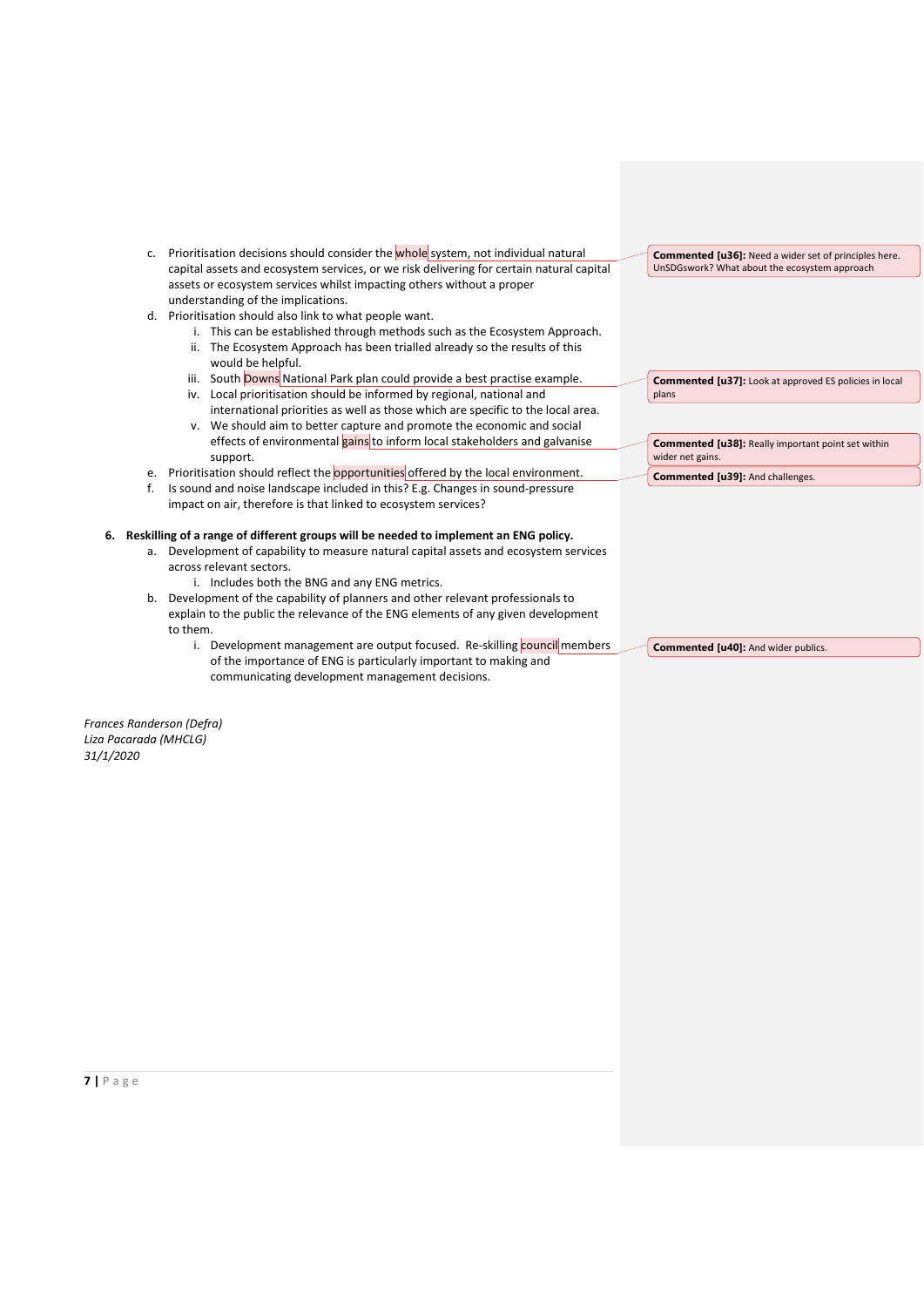## Table 2: How can a natural capital approach improve spatial planning processes and outcomes when working at the landscape scale?

### Relevant Big Questions

- Lots of different approaches NCA, EA, ESA Need to integrate these. Introduction of Local Nature Recovery Solutions the way forward? ? If so landscape led methodology to achieve nature recovery could be utilised across the country – can be applied not just in protected landscapes. Use Glasgow approach
- Limit the growth of frameworks and tools and converge on a recommendation approach for appraising NC/GBI projects
- A single nationwide GIS platform to show the spatial extent of all environmental plans and strategies
- Effective protection for existing assets. \Make their value visible . Link into multifunctional nature recovery networks that define both biodiversity and ecosystem services.

## Summary of discussion

Natural Capital Planning is as much a Process as an outcome; an underpinning /overarching approach rather than a one size fits all approach.

To utilise NCA properly for decision making you need to have clear objectives and you need to support people properly in setting these objectives. It is Important to realise there are multiple users of this approach and we need to recognise this in the tools we develop and provide. It is also important that you have the buy in from senior politicians and decision makers early in the process so they can in effect champion it.

So for example a local authority in a local plan context ; the key is how to align this NCA so it is not seen as something extra to do; it works with existing processes and systems.

Duty to cooperate ; NCA does it translate to this obligation or are their rules of policy or interventions to facilitate that to make the process work. The example discussed on Table 5 of the South Downs highlights how the outputs from a NCA or ecosystem services assessment can lead to the identification of strategic priorities

Need for outputs and decisions/interventions made to be transparent and so be able to work backwards from that and to have confidence in it. Raises wider issues of governance and legitimacy which are key to pursuing NCA as evidenced from Defra marine pioneer.

The importance of the evidence base behind any NCA process and the issues and resources needed for the refreshing and updating of the data and how robust the data was. Often dealing with out of date data.

Talked about language and the need for common levers for change. In the natural environment there are lots of different terms being used creating difficulties for different audiences. Key issue **Commented [u41]:** Is there sufficient guidance as yet. Does Defra enabling a natural capital approach fill a void [https://www.gov.uk/guidance/enabling-a-natural-capital](https://www.gov.uk/guidance/enabling-a-natural-capital-approach-enca)[approach-enca](https://www.gov.uk/guidance/enabling-a-natural-capital-approach-enca)

**Commented [u42]:** Does therefore sustainability appraisal offer a good hook to build with? Work by SWEEP funded by NERC is looking at this. [https://sweep.ac.uk/portfolios/natural-capital-sustainability](https://sweep.ac.uk/portfolios/natural-capital-sustainability-appraisal/)[appraisal/](https://sweep.ac.uk/portfolios/natural-capital-sustainability-appraisal/)

**Commented [u43]:** [https://www.southdowns.gov.uk/wp](https://www.southdowns.gov.uk/wp-content/uploads/2018/04/SDLP11-Duty-to-Cooperate-Statement.pdf)[content/uploads/2018/04/SDLP11-Duty-to-Cooperate-](https://www.southdowns.gov.uk/wp-content/uploads/2018/04/SDLP11-Duty-to-Cooperate-Statement.pdf)[Statement.pdf](https://www.southdowns.gov.uk/wp-content/uploads/2018/04/SDLP11-Duty-to-Cooperate-Statement.pdf)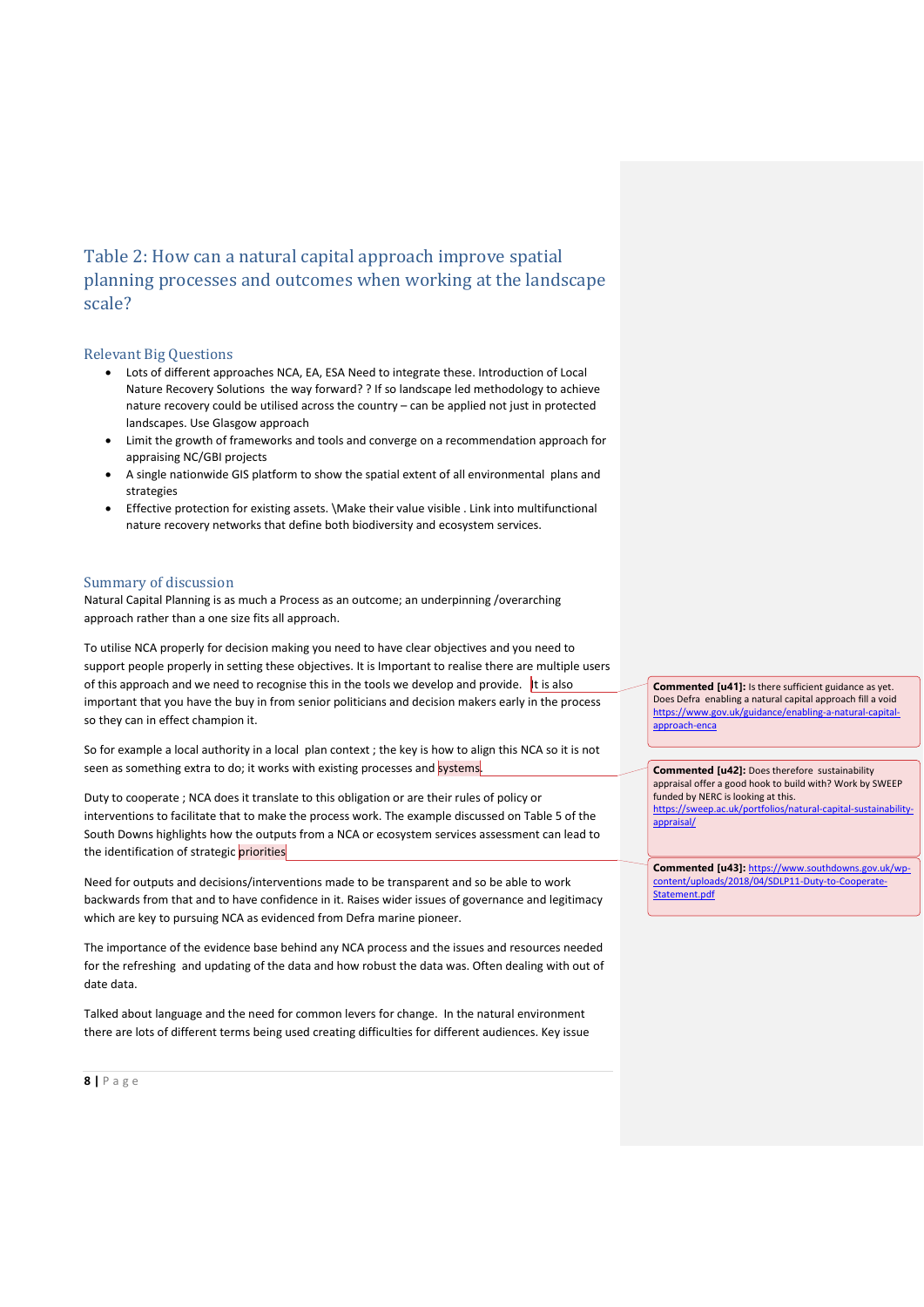around audiences and how you talk and communicate with different audiences. A one size fits all approach rarely works. Need to tailor outputs to different audiences explicitly.

Overlaying the language and toolkits around the capacities and capabilities of different audiences

Overcoming the Silos mentality: there was a danger of the evidence in every natural capital plan being siloed and only used by environmental voices; question of how to embed that within business interests . There was a wider issue of mainstreaming.

How does NC mapping allow you to scenario plan and understand trade-offs to inform better decision making.

Taking a natural capital approach about long term change and investment. So how can we incentivise people/business to engage with it when it seems so far removed.

Recognise the need for a formal land use planning system to make this work ; ie not compartmentalising activity. Need to join up land use with development in the planning system

Nature recovery networks can create tensions between different stakeholders for example between rewilding and more managed solutions.

In any area of new activity you need best practice examples and pilots. It thus becomes very important to draw out the lessons from the defra pioneers who were looking at the NCA particularly through the urban pioneer in Manchester. If NCA is going to work we need good examples of best practice to show how it works and to show the additionality and net gains it brings,

Be more spatially explicit; what's in it for me ; be as simple as possible in explaining how it can be used and with what benefits and what do challenges does it solve.

Summary by Sarah Troup Environment Agency also lead facilitator.

**Commented [u44]:** reference to a paper I wrote on this matter highlighting the use of hooks and bridges to overcome this.

[https://mainstreaminggreeninfrastructure.com/outputs](https://mainstreaminggreeninfrastructure.com/outputs-page.php?Mainstreaming_SpatialPlanning)[page.php?Mainstreaming\\_SpatialPlanning](https://mainstreaminggreeninfrastructure.com/outputs-page.php?Mainstreaming_SpatialPlanning)

**Commented [u45]:** Manchester communication [https://naturegreatermanchester.co.uk/wp](https://naturegreatermanchester.co.uk/wp-content/uploads/2018/06/GM-Natural-Capital-Account-Summary.-09.2018.pdf)[content/uploads/2018/06/GM-Natural-Capital-Account-](https://naturegreatermanchester.co.uk/wp-content/uploads/2018/06/GM-Natural-Capital-Account-Summary.-09.2018.pdf)[Summary.-09.2018.pdf](https://naturegreatermanchester.co.uk/wp-content/uploads/2018/06/GM-Natural-Capital-Account-Summary.-09.2018.pdf)

**Commented [u46]:** Treasury green book now has NCA within it.

[https://assets.publishing.service.gov.uk/government/upload](https://assets.publishing.service.gov.uk/government/uploads/system/uploads/attachment_data/file/685903/The_Green_Book.pdf) [s/system/uploads/attachment\\_data/file/685903/The\\_Green](https://assets.publishing.service.gov.uk/government/uploads/system/uploads/attachment_data/file/685903/The_Green_Book.pdf) [\\_Book.pdf](https://assets.publishing.service.gov.uk/government/uploads/system/uploads/attachment_data/file/685903/The_Green_Book.pdf)

See page 61ff

**Commented [u47]:** A cross reference discussion from Table 5 reported on whether the Oxford Cambridge Arc should have anything like the development when there is an acute water shortage in that area. Which provides a key infrastructure constraint./ Was seen as an example of disintegrated planning.

**Commented [u48]:** An example from Manchester highlights the success of the natural Capital investment plan [https://naturegreatermanchester.co.uk/wp](https://naturegreatermanchester.co.uk/wp-content/uploads/2018/07/GM-NCIP-Vision-and-approach-July-2018_final.pdf)[content/uploads/2018/07/GM-NCIP-Vision-and-approach-](https://naturegreatermanchester.co.uk/wp-content/uploads/2018/07/GM-NCIP-Vision-and-approach-July-2018_final.pdf)[July-2018\\_final.pdf](https://naturegreatermanchester.co.uk/wp-content/uploads/2018/07/GM-NCIP-Vision-and-approach-July-2018_final.pdf)

[https://issuu.com/greatermcr/docs/eftec-gm-ncip-summary](https://issuu.com/greatermcr/docs/eftec-gm-ncip-summary-a4-16pp-v3-lo)[a4-16pp-v3-lo](https://issuu.com/greatermcr/docs/eftec-gm-ncip-summary-a4-16pp-v3-lo)

**Commented [u49]:** Isnt rewilding a managed solution.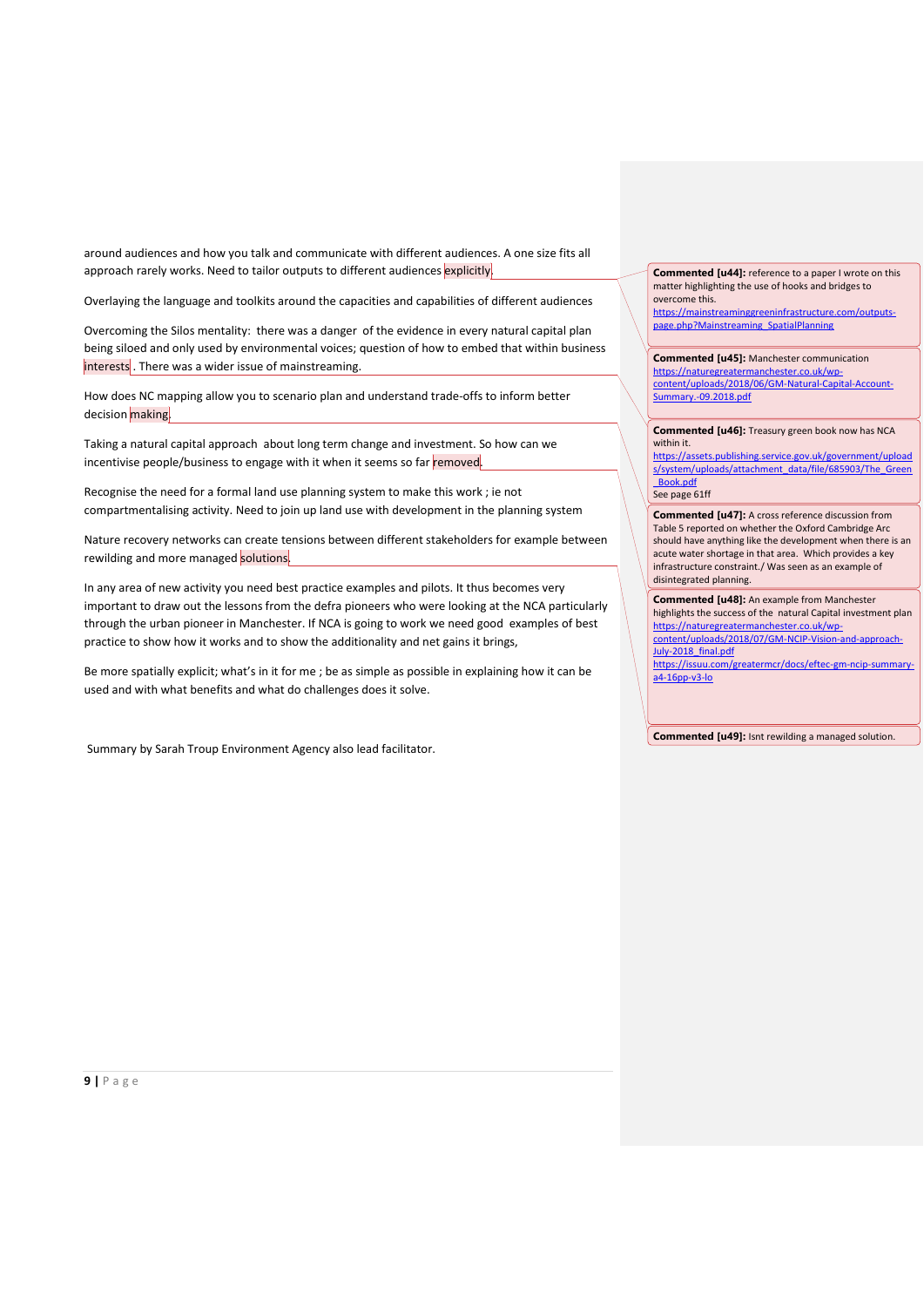Table 3: How do we best integrate and deliver evidence-led nature based solutions into existing plans and schemes for the long term?

#### Relevant Big Questions

- How can we enable a systemic change that sees nature conservation and nature based solutions embedded and implemented in all relevant policy
- How can we make the use of NBS more intelligence led. . can we use existing data layers (GIUS) to identify and prioritise local issues and use this to determine the most beneficial types of NBS to be protected or introduced for maximum benefits,
- Resolving economic growth gdp vs local well being dilemma not sitting in your natural capital/ES/GI /NBS silos. Are we nearly there yet or lost. Ie will any of this generate real change on the ground or jut plans and strategies that will gather dust on the shelves.

### Summary of Discussions

#### **What are the evidence sources available?**

- GIS mapping as being used in Liverpool City Council Climate Just mapping which overlies environmental factors with social issues – Rowntree foundation
- University of Greenwich TURAS project with Stuart Connop was mentioned
- Unalab have an NBS catalogue to help determine selection of the most appropriate NBS
- Swansea GI strategy has some appendices which illustrate available data for areas quite well
- A single repository of tools for climate change assessment and ecosystem services would be helpful Ecosystem Knowledge Network
- NATURVATION EU project has just released a manual on Nature Based Solutions

### **How do we monitor NBS to demonstrate benefits?**

- Urgently need right level of resources for long term monitoring (cross reference from table 5)
- It's important to collect the right data when monitoring
- Usually data collection is short term e.g. in Liverpool for 2 years but benefits increase as NBS matures;
- University of Portsmouth (John Williams) on the pro-suds project looks at site management over longer time scales
- The URBAN GreenUP project used the **EKLIPSE** KPI framework as an EU recommendation but a set of agreed and standardised UK climate change indicators or KPIs would be welcomed for comparison and benchmarking

#### **How do we integrate NBS?**

- Integrate into the work of others such as utilities, highways, parks, stakeholders etc.
- Co-benefits are important and so is the need to quantify the invisible multiple benefits. A common unit of £ value arguably is best to illustrate multiple benefits.
- Use Natural capital accounting to show where the financial value is for NBS interventions. Combine NCA and NBS to get the best investment for outcomes.

**Commented [u50]:** [https://www.liverpoollep.org/wp](https://www.liverpoollep.org/wp-content/uploads/2015/06/Building-Climate-Resilience-in-Liverpool-City-Region-FINAL2017.pdf)content/uploads/2015/06/Building-Climate-Resilience [Liverpool-City-Region-FINAL2017.pdf](https://www.liverpoollep.org/wp-content/uploads/2015/06/Building-Climate-Resilience-in-Liverpool-City-Region-FINAL2017.pdf)

**Commented [u51]:** [http://r1.zotoi.com/city\\_strategy/1.ht](http://r1.zotoi.com/city_strategy/1.html) [ml](http://r1.zotoi.com/city_strategy/1.html)

Example of Barking and Dagenham

**Commented [u52]:** [https://unalab.eu/system/files/2019-](https://unalab.eu/system/files/2019-09/UNaLab%20Technical%20Handbook%20of%20Nature-based%20Solutions_2019-09-10_1349.pdf) [09/UNaLab%20Technical%20Handbook%20of%20Nature](https://unalab.eu/system/files/2019-09/UNaLab%20Technical%20Handbook%20of%20Nature-based%20Solutions_2019-09-10_1349.pdf)[based%20Solutions\\_2019-09-10\\_1349.pdf](https://unalab.eu/system/files/2019-09/UNaLab%20Technical%20Handbook%20of%20Nature-based%20Solutions_2019-09-10_1349.pdf)

**Commented [u53]:** https://ecosystemsknowledge.net/too l

**Commented [AS54]:** [https://portal.research.lu.se/portal/f](https://portal.research.lu.se/portal/files/75255308/Urban_Nature_Compendium.pdf) [iles/75255308/Urban\\_Nature\\_Compendium.pdf](https://portal.research.lu.se/portal/files/75255308/Urban_Nature_Compendium.pdf)

**Commented [u55]:** perhaps define what data you need upfront as often we collect too much data and then do not know how to use it.

**Commented [u56]:** [https://researchportal.port.ac.uk/port](https://researchportal.port.ac.uk/portal/files/14913545/Residents_perceptions_of_sustainable_drainage_systems.pdf) [al/files/14913545/Residents\\_perceptions\\_of\\_sustainable\\_dr](https://researchportal.port.ac.uk/portal/files/14913545/Residents_perceptions_of_sustainable_drainage_systems.pdf) [ainage\\_systems.pdf](https://researchportal.port.ac.uk/portal/files/14913545/Residents_perceptions_of_sustainable_drainage_systems.pdf)

**Commented [u57]:** http://www.eklipsemechanism.eu/home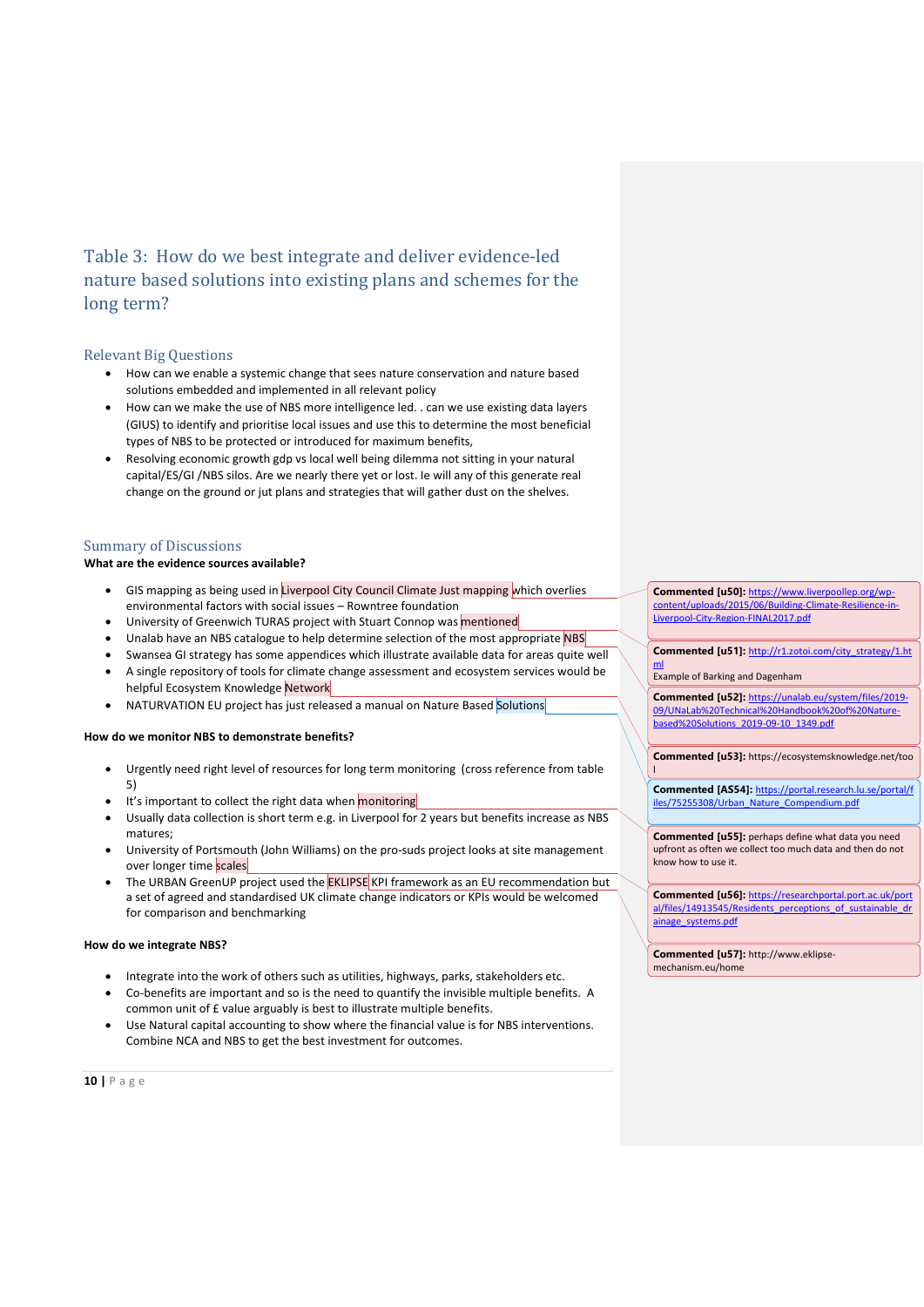- It is also possible to lever money for NBS by asking what is in the current engineering maintenance plan that would be saved or reduced by NBS thus allowing that to be freed up to invest into NBS.
- Issues over how we integrate at both strategic and project (local level). Strategic documents at combined authority level may supersede some of the NBS detail we have worked hard to integrate locally unless this is checked and addressed (important cross reference to table 4)

### **What do we need to make it easier to mainstream delivery of NBS?**

- A simple route map and guidance of how to do this for Local Authorities, developers and stakeholders
- Training for local authority staff in other areas such as highways. Drainage, planning, regeneration etc
- A means to share lessons learnt
- The ability to make a robust economic case during a period of local government funding cuts and staff losses

Notes summary by Juliet Staples Liverpool City Council .

**Commented [u58]:** do we have any examples of this.

**Commented [u59]:** link to table 4.

**Commented [u60]:** See the following manual for NBS from an EU projec[t https://unalab.eu/system/files/2019-](https://unalab.eu/system/files/2019-09/UNaLab%20Technical%20Handbook%20of%20Nature-based%20Solutions_2019-09-10_1349.pdf) [09/UNaLab%20Technical%20Handbook%20of%20Nature](https://unalab.eu/system/files/2019-09/UNaLab%20Technical%20Handbook%20of%20Nature-based%20Solutions_2019-09-10_1349.pdf)[based%20Solutions\\_2019-09-10\\_1349.pdf](https://unalab.eu/system/files/2019-09/UNaLab%20Technical%20Handbook%20of%20Nature-based%20Solutions_2019-09-10_1349.pdf) Is this something we can recommend

**Commented [u61]:** Role of training packages such as RTPI learn https://www.rtpi.org.uk/education-and-careers/rtpilearn/

for example for planners ; are there other professional learning CPD platforms. (IEMA and CIWEM)

**Commented [u62]:** Perhaps a focus on demonstration projects.

**Commented [u63]:** What does a good economic case for NBS look like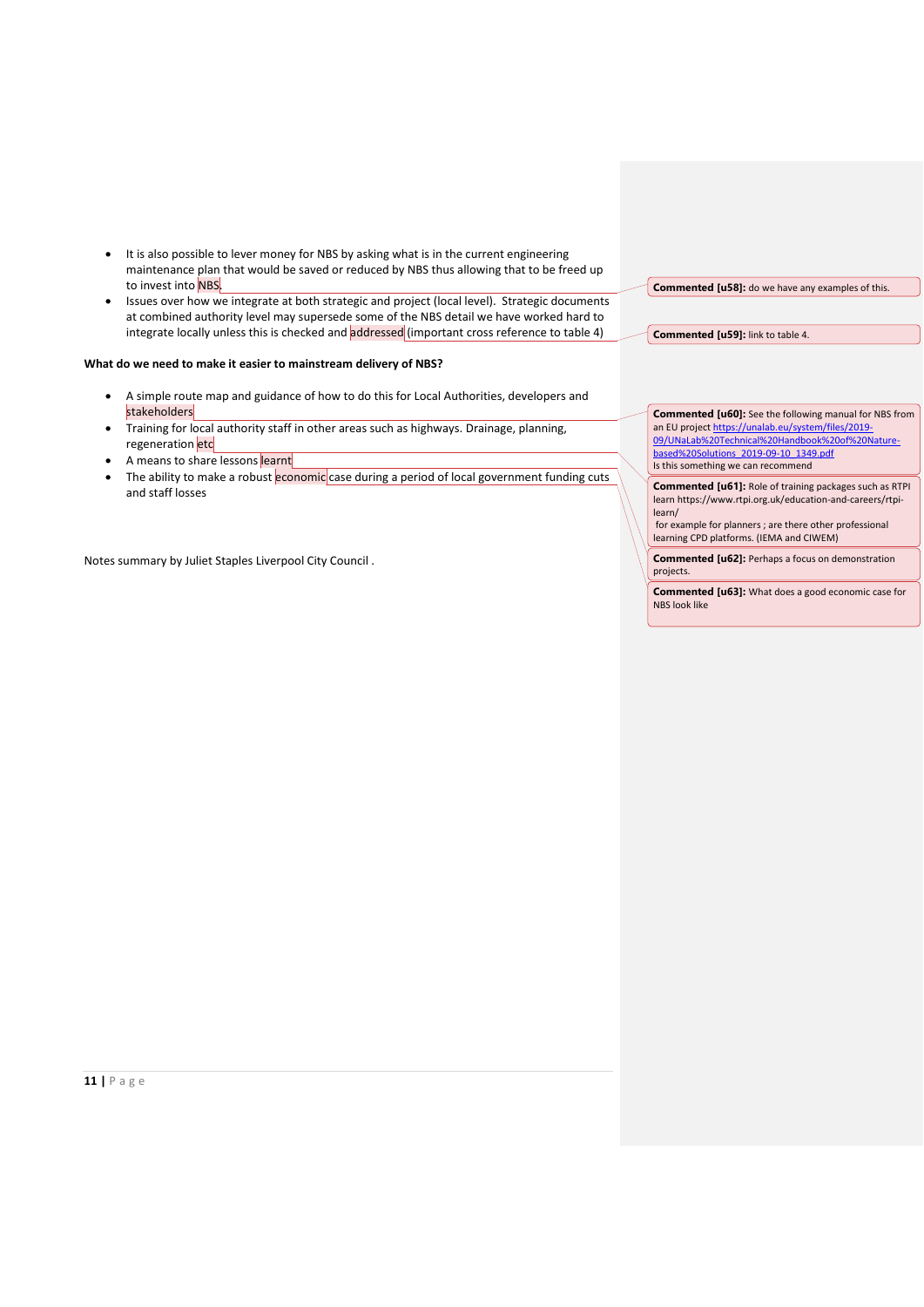# Table 4 How to get the environment properly valued in business case appraisal using regional business case templates

## Relevant Big Questions

- Need joined up thinking and the best of market practices.
- Limit the growth of frameworks and tools and converge on a recommendation approach for appraising NC/GBI projects.

## Summary of Discussion:

## **Appraisal Process**

- Currently dominated by transport economics **Evidence and its Robustness**
- Concerns that even if you gain buy-in from stakeholders for a policy, programme or project with significant Green and Blue Infrastructure (GBI) benefits, it falls down during the appraisal of the economic case because your evidence for GBI benefits is not robust
- May be a potential tension between national priorities and local priorities (e.g. flood risk) so perhaps an explicit approach is needed such as a geo spatial evidence base
	- o Is there scope to review how different ecoservices benefit different areas?
	- o Concerns that an accepted value in one area would not be applicable for all areas of the country
		- **How to value green and blue infrastructure and biodiversity?**
- Can we operationalize Natural Capital in the 'strategic case' of HMTs '5 case model' for Business Cases, especially for large (non-marginal) impacts of GBI?
- Can we develop the 'system of systems' approach in the 'strategic case' to aid GBI inclusion?
- Argument that it is also possible to perform a cost-benefit analysis on a system of systems in the 'economic case' of HMTs 5 case model: e.g. as happened in transport sector where previously heavy emphasis on travel time and now much more complex system is recognised
	- o Therefore if ecosystem services were measurable we could put more emphasis on the value of the environment
- Discussion surrounding the difficulty in calculating the benefits of GBI
- Discussion that people are concerned about the cost of GBI as there is not a huge amount of evidence and can be hard to see and quantify the benefits of GBI
	- o Could a framework be produced to help understand benefits and costs of GBI?
	- o Can tools surrounding Natural Capital Evaluation be used to create more certainty around the benefits and costs of GBI?
- Value extraction vs value creation what are stakeholder interests; how do you generate buy-in from stakeholders (such as developers); how does this fit with the business case?
- Possibility that buy-in could be brought about by greater certainty in the planning permission – or from increases in house/land value due to GBI?

## **Large Programme/Project vs Small Project/Intervention**

**Commented [u64]:** Role of NCA

[https://www.gov.uk/guidance/enabling-a-natural-capital](https://www.gov.uk/guidance/enabling-a-natural-capital-approach-enca)[approach-enca](https://www.gov.uk/guidance/enabling-a-natural-capital-approach-enca)

What aspect likely to be the accounts?

**Commented [u65]:** GI benefits studies now exist using NCA methods and ES assessment

[http://www.ukmaburbanforum.co.uk/docunents/other/valu](http://www.ukmaburbanforum.co.uk/docunents/other/value_of_green_infrastructure.pdf) [e\\_of\\_green\\_infrastructure.pdf](http://www.ukmaburbanforum.co.uk/docunents/other/value_of_green_infrastructure.pdf)

**Commented [u66]:** see Costs of GI as opposed to what. Useful report on compare grey vs green solutions <http://eprints.gla.ac.uk/150672/>

**Commented [u67]:** good example is GI chapter in London plan

[https://www.london.gov.uk/sites/default/files/green\\_infrast](https://www.london.gov.uk/sites/default/files/green_infrastructure.pdf) [ructure.pdf](https://www.london.gov.uk/sites/default/files/green_infrastructure.pdf)

Natural England report on economic value of GI [https://www.google.com/url?sa=t&rct=j&q=&esrc=s&source](https://www.google.com/url?sa=t&rct=j&q=&esrc=s&source=web&cd=11&ved=2ahUKEwjU3YXvm67nAhULilwKHUUbBjAQFjAKegQIBRAB&url=http%3A%2F%2Fpublications.naturalengland.org.uk%2Ffile%2F4831817071329280&usg=AOvVaw2ujEmWt3iHRTYznE5sqkYO) [=web&cd=11&ved=2ahUKEwjU3YXvm67nAhULilwKHUUbBjA](https://www.google.com/url?sa=t&rct=j&q=&esrc=s&source=web&cd=11&ved=2ahUKEwjU3YXvm67nAhULilwKHUUbBjAQFjAKegQIBRAB&url=http%3A%2F%2Fpublications.naturalengland.org.uk%2Ffile%2F4831817071329280&usg=AOvVaw2ujEmWt3iHRTYznE5sqkYO) [QFjAKegQIBRAB&url=http%3A%2F%2Fpublications.naturalen](https://www.google.com/url?sa=t&rct=j&q=&esrc=s&source=web&cd=11&ved=2ahUKEwjU3YXvm67nAhULilwKHUUbBjAQFjAKegQIBRAB&url=http%3A%2F%2Fpublications.naturalengland.org.uk%2Ffile%2F4831817071329280&usg=AOvVaw2ujEmWt3iHRTYznE5sqkYO) [gland.org.uk%2Ffile%2F4831817071329280&usg=AOvVaw2u](https://www.google.com/url?sa=t&rct=j&q=&esrc=s&source=web&cd=11&ved=2ahUKEwjU3YXvm67nAhULilwKHUUbBjAQFjAKegQIBRAB&url=http%3A%2F%2Fpublications.naturalengland.org.uk%2Ffile%2F4831817071329280&usg=AOvVaw2ujEmWt3iHRTYznE5sqkYO) [jEmWt3iHRTYznE5sqkYO](https://www.google.com/url?sa=t&rct=j&q=&esrc=s&source=web&cd=11&ved=2ahUKEwjU3YXvm67nAhULilwKHUUbBjAQFjAKegQIBRAB&url=http%3A%2F%2Fpublications.naturalengland.org.uk%2Ffile%2F4831817071329280&usg=AOvVaw2ujEmWt3iHRTYznE5sqkYO)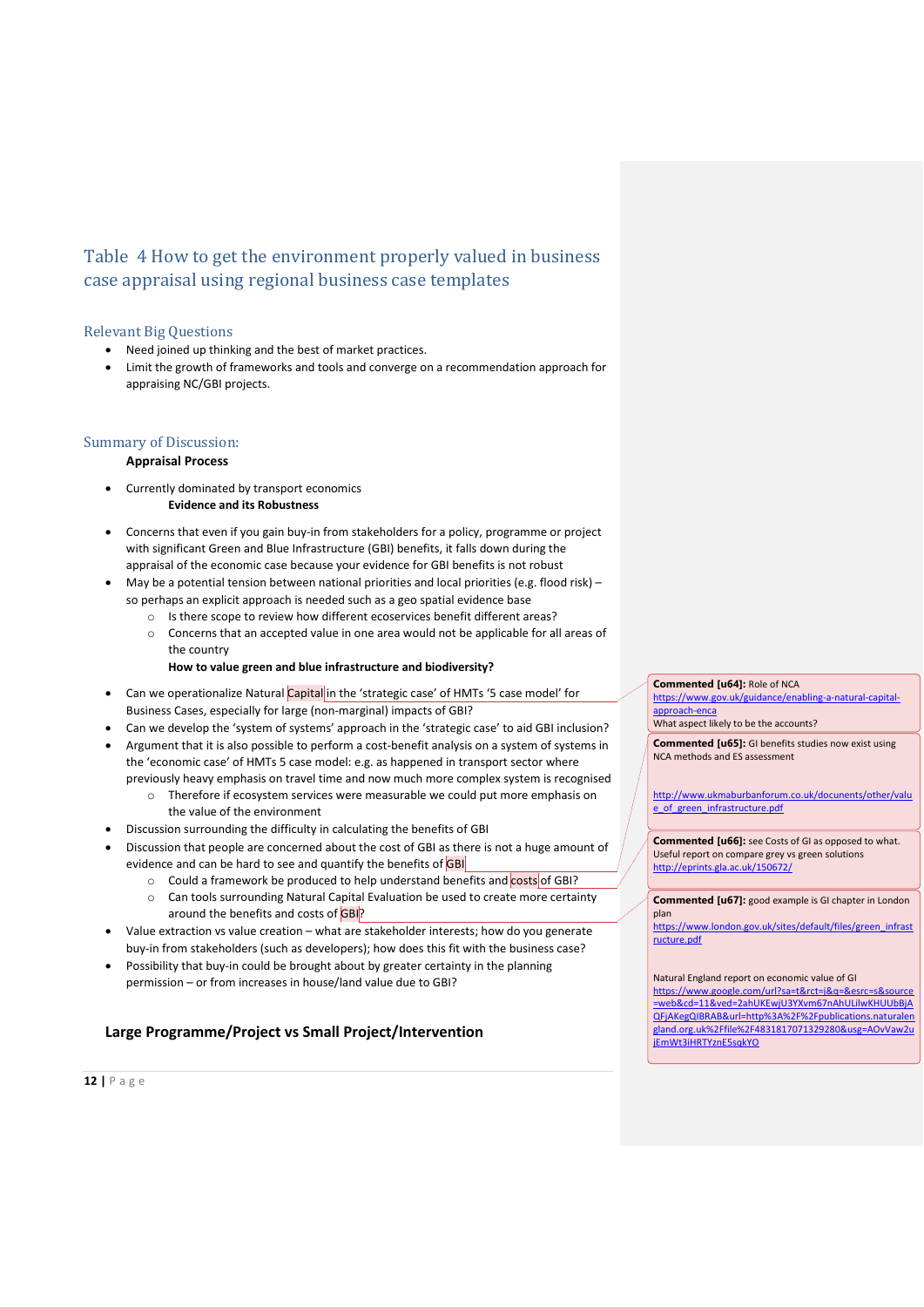- Is a strong strategic narrative required to produce a Business Case at the level of every intervention (or small project) or is strategic case more important for large (regional and national) programmes?
- If LAs and smaller bodies often don't have capacity to produce extensive Business Cases is there a middle ground to be determine where there is guidance for completing the strategic case and for the economic case with the ability to provide more indicative figures?

Notes by Ruth Davies and Andy Brown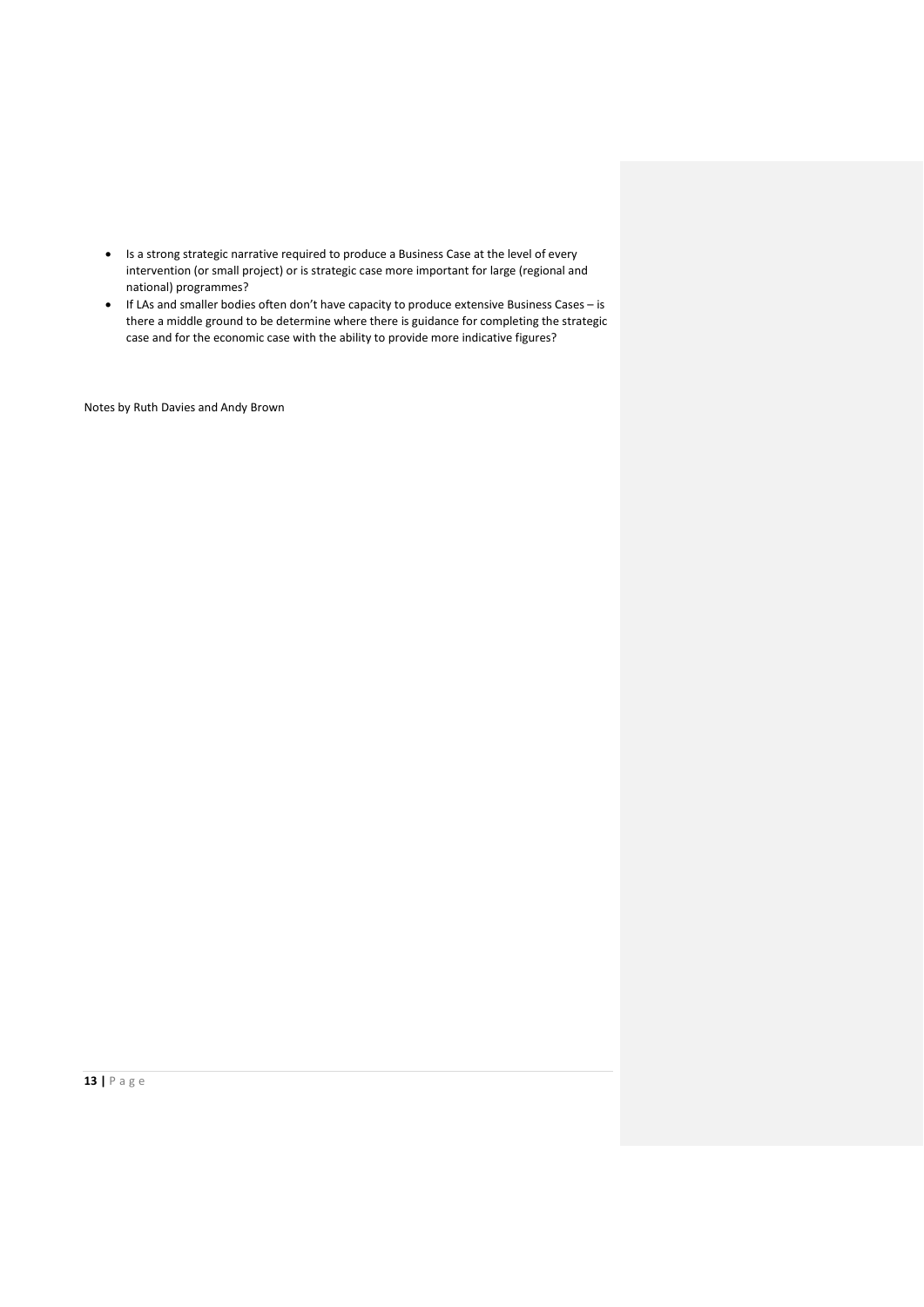## Table 5 How can strategic plans/policies as envisaged under the NPPF improve outcomes for the natural environment?

## Relevant Big Questions

- Incorporating robust standards into green infrastructure strategies and local plan policies.
- Ensuring that green infrastructure and nature conservation is a key objective in joint strategic spatial lands.
- How can we enable a systemic change that sees nature conservation and nature based solutions embedded and implemented in all relevant policy
- More certainty in policy and enforcement ; so the expectations are clear.
- Reskill and upskill all planners /members and all engaged in planning system on importance of and understanding of metrics relating to environment net gain and outputs
- Link ELMs into strategic planning.
- Strategic planning for functionality connected habitat networks at regional level

### Summary of discussions

#### **Themes: Strategic, Visionary, consistency and Monitoring**

- 1. Need to be clear what we are trying to achieve in order to measure success. Monitoring is a key part of this - trying to identify small gains that are less frightening would possibly make it more achievable, and also in some instances more palatable.
- 2. Environment Bill priority areas creates an opportunity to reset the Duty to Co-operate in the NPPF so that a more strategic approach for the environment is drawn up, not just focused on housing. The approach used by South Downs highlights the potential. Agreed that regulation was a necessary focus to level up the playing field for the environment .
- 3. There is a need to join up all the separate silos within planning that are treated separately. Here infrastructure planning, land use planning, rural land management (ELMS) and utilities. The system needs to be more visionary, not reactive, and include a broader range of inputs - in particular utility provision. There is no point creating a natural habitat if it is dug up for an oil pipe or broadband cables.
- 4. There is a wider need to join up across and within local authorities who produce separate plans and strategies. It creates a messy environment. Is there scope for a strategic or local development plan to become the hub within which the spokes become other plans for the area.
- 5. Consistency in application of the policy is important, in particular what a sound plan looks like - a number of examples spoken about where PINS had arrived at different decisions on some of the newer priorities such as wellbeing. There needs to be a clear benchmark so good practice can be shared.
- 6. Viability should be considered at the outset at the plan level, not at the application level. Where viability cannot be achieved, this should trigger pump-priming of funding rather than driving down the local provision as this usually impacts negatively on environmental factors which are seen as costs.
- 7. Spoke about the benefits of ELMS this will be increasingly important in delivering for both nature and people - ensuring that available land is used strategically.

**Commented [u68]:** [https://www.gov.uk/government/publ](https://www.gov.uk/government/publications/environment-bill-2020/30-january-2020-environment-bill-2020-policy-statement) [ications/environment-bill-2020/30-january-2020](https://www.gov.uk/government/publications/environment-bill-2020/30-january-2020-environment-bill-2020-policy-statement) [environment-bill-2020-policy-statement](https://www.gov.uk/government/publications/environment-bill-2020/30-january-2020-environment-bill-2020-policy-statement)

**Commented [u69]:** [https://www.dropbox.com/s/xwh0p9](https://www.dropbox.com/s/xwh0p96soshg1u3/Strategic%20Planning.pptx?dl=0) [6soshg1u3/Strategic%20Planning.pptx?dl=0](https://www.dropbox.com/s/xwh0p96soshg1u3/Strategic%20Planning.pptx?dl=0) see slide.

**Commented [u70]:** See Plymouth Local plan<br>https://www.plymouth.gov.uk/planningandbuildingcontrol/ https://www.plymouth.gov.uk/planningand [plymouthplan](https://www.plymouth.gov.uk/planningandbuildingcontrol/plymouthplan)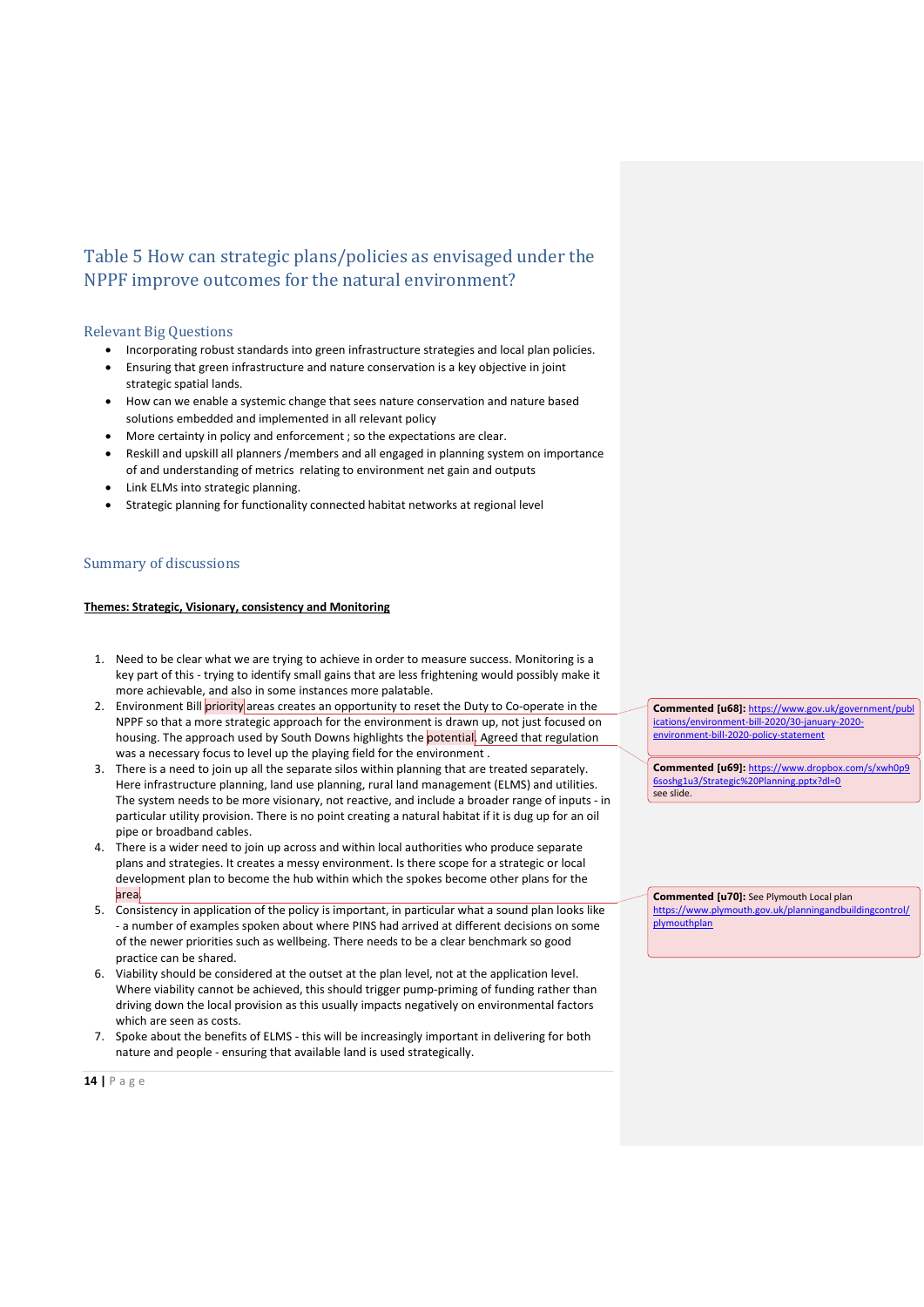Rough notes:

### **Delivery**

**Ensuring that there is consistency in the application of the NPPF across inspectors - as difficult to share best practice without a consistent message.**

- Inspector examination approach lack of consistency in applying the NPPF in relation to health and wellbeing
- Demonstrating in policies and plans how this applies to every individual (South Downs plan)
- Environment Bill targets long term strategic targets (how do these filter down to the local level as they are national targets). What is the 'glue'? Duty to Co-operate - how is this filtered in? At regional level - strategic level - how are these used for meaningful outputs? Local plans need to be consistent. Currently in Hertfordshire revising GI strategy (9 years old). Messiness is hindering aligning the objectives
- Noise how is this covered in the Environment Bill? Impacts differently on the environment than humans. Note Welsh Government action plan on noise and soundscapes at present.

#### **Plan-making and strategic planning**

**A strong case for strategic plan at a national level but political appetite not there at present. Needs to be visionary, not reactive (as it is at the moment).** 

**National planning needs to have all the players sat together - e.g. DCMS cable laying.**

**Local plans currently need to jump through the MHCLG/PINS hoop but Marine planning jumps through all hoops - terrestrial planning needs to jump through the same hoops.** 

- Distribution of housing needs to be addressed at the strategic level to enable the benefits to be realised. How does LNRS feed in to housing planning when it is at a local level?
- OxCam housing in a water stressed area liable to flooding but not considered when deciding where to locate housing, and water services not joined up (Ofwat not involved etc).
- No national spatial strategy only country without one. Very difficult to strategically plan without energy, water etc. constraints known. Seen as politically dangerous to draw lines on maps. Issue of cost vs political pragmatism vs devolution
- Trees seen as having a moment but other forms of habitat also very important. Consider where carbon sinks are located so air quality is improved where it is needed, not where there is cheap land. Cost of tree planting is high. Trees arms race will have huge cost and maintenance implications. Need to consider also impacts and trade offs for ES on where they are planted and for what priority.

**15 |** P a g e

**Commented [u71]:** [https://gov.wales/sites/default/files/p](https://gov.wales/sites/default/files/publications/2019-04/noise-and-soundscape-action-plan.pdf) [ublications/2019-04/noise-and-soundscape-action-plan.pdf](https://gov.wales/sites/default/files/publications/2019-04/noise-and-soundscape-action-plan.pdf)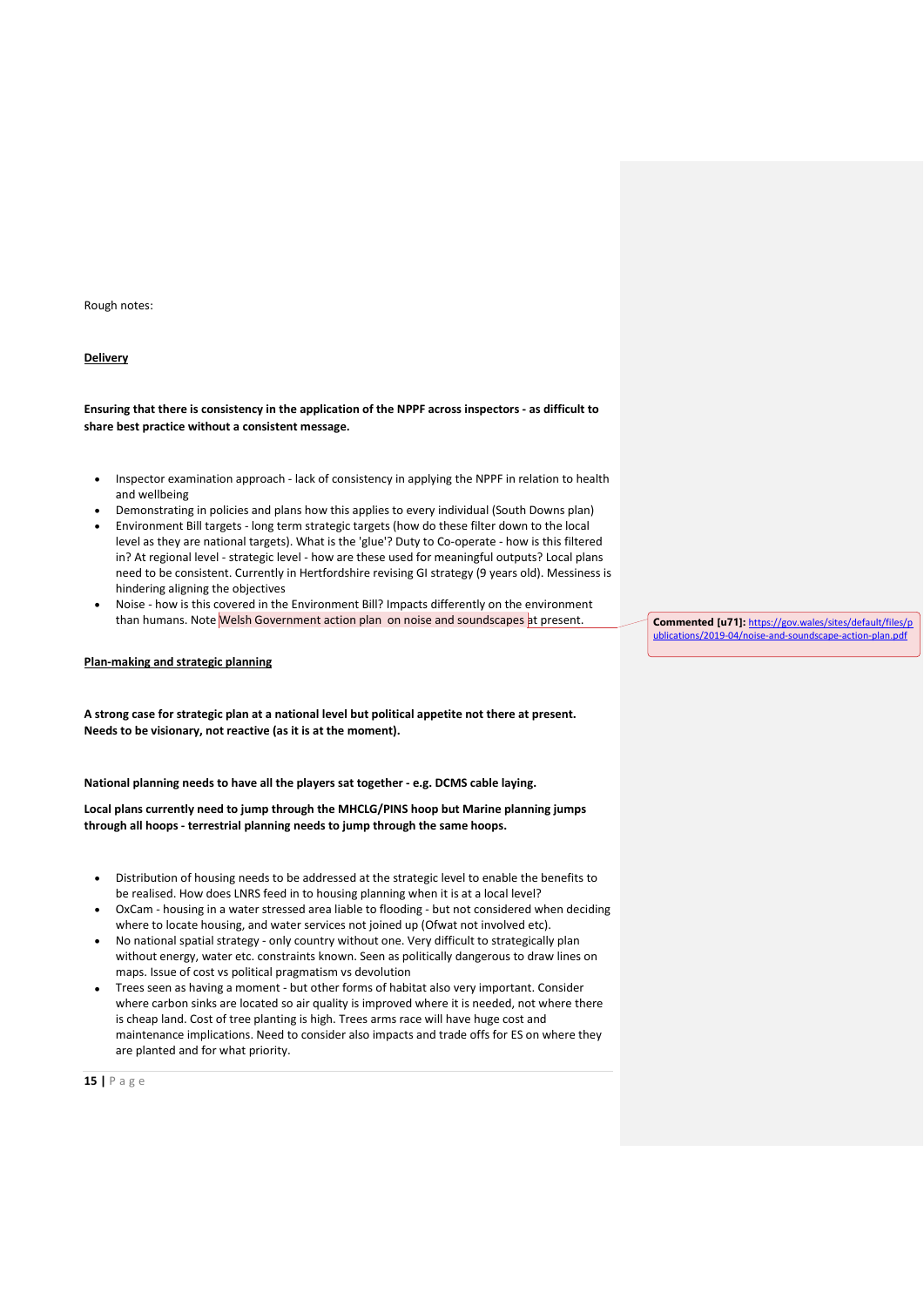- HMT modelling how to use public and private investment combined to deliver multiple benefits. What is the credit mechanism?
- Overarching policy at the top of the plan needed. Has to be pulled together. Embedding natural environment in the Duty to Co-operate.
- Need integration of systems nitrates in Solent caused by agriculture but being dealt with by planning.
- Habitats issue driven by regulation rather than aspiration.
- Need a clear view of how you want to benefit society to deliver an aspiration. What links them? A view of gain. Need to have both components
- **What does a sound plan look like?** Integrate all the sectors environment, wellbeing, housing
- Inconsistency among inspectors especially in new areas. PPG ensuring clear messaging. Sharing good practice – ensuring

#### **Utility point / common objective - currently out of step. Utility providers need to align their plans.**

- Utility regulation is all about consumer pricing, doesn't align with planning policy/framework objectives.
- Need a common set of objectives for all infrastructure.
- Steve Q NPPF is the map (but isn't a spatial map, which most people want to see)
- Without the map, we don't know where the problems are (e.g. HS2 will improve an already OK service, there are bigger issues such as the East Coast main line).
- Communities under huge amounts of pressure will not buy into ENG as they have bigger issues (e.g. buying food).
- Need to see the problem of climate change as an opportunity more permitted growth system - incentivise BNG (e.g. fund business in locations that deliver good BNG).

### **Environmental Land Management Strategies (ELMS) a key element in making gains while meeting needs for development**

- More of a narrative what is the vision?
- Needs to show multiple benefits
- Ensuring OGDs don't draw a map without input from ecosystem services
- Needs to be broader than nature ecosystem services.
- Want to think more boldly but missing the scale of the problem centuries of damage but we aren't going to achieve this all at once. Small steps rather than big targets. Monitorable - e.g. 10 houses in one village rather than looking at 40k houses across the region.
- Natural England do some monitoring but it isn't sufficiently resourced.
- MMO relies on other sources of data.
- OEP but would need funding to deliver
- Need to be broad about what the environmental gains are e.g. opening up listed buildings
- Increasing automation of data
- Farmers not happy about their diversification applications being rejected but no data available on what applications were refused and why
- MMO SSSI data needs upfront resourcing for monitoring
- Need HMT to understand that improvement is iterative, not linear. Need funding to pilot, demonstrate success and then roll out if successful or change the process/policy.

**Commented [u74]:** Planning system does not have the tools to do this apart from temporary planning permissions through 106. Eg low impact developments were tested in this way

**16 |** P a g e

**Commented [u72]:** [https://www.uia-initiative.eu/en/uia](https://www.uia-initiative.eu/en/uia-cities/greater-manchester)[cities/greater-manchester](https://www.uia-initiative.eu/en/uia-cities/greater-manchester) IGNITION project.

**Commented [u73]:** Strange to see separate agriculture and Environment Bills.